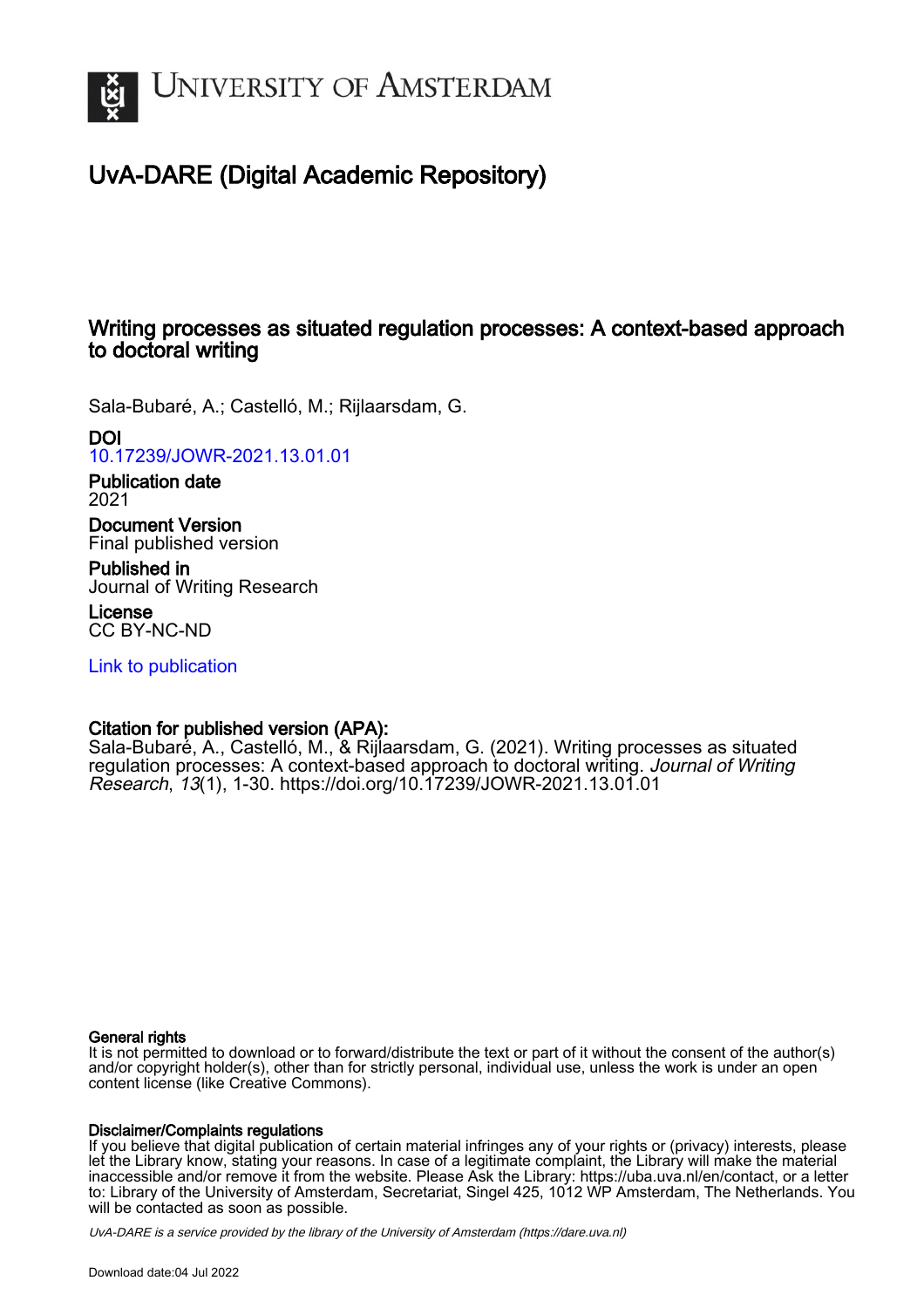# Writing processes as situated regulation processes: A context-based approach to doctoral writing

Anna Sala-Bubaré\*, Montserrat Castelló\* & Gert Rijlaarsdam\*\*

\*Facultat de Psicologia, Ciències de l'Educació i de l'Esport Blanquerna, Universitat Ramon Llull | Spain

\*\*University of Amsterdam | The Netherlands

Abstract: Doctoral students face many challenges when writing research articles. However, little is known about how they regulate their writing process in a natural context, due partially to the lack of methods to explore writing regulation from a situated perspective. The present study aims at demonstrating a method to explore doctoral students' writing regulation processes within their context of occurrence in ecological conditions. To do so, we focus on the writing process of Natalia, a second-year doctoral student, while she writes and revises an extended abstract for her first scientific article under natural conditions. Screen-recorder and keystroke logging software, writing logs, an open-ended questionnaire and drafts of her text were used to collect data about the processes and products, and about both her actions and perceptions. Analysis combining these different data allowed us to identify two types of episodes: production and regulation episodes, and six subtypes of regulation episodes, and link them to the section of the text and the challenges the writer addressed with each episode. Results also showed that regulation processes vary between sessions, in terms of frequency and in their goals, and that feedback promoted a problemsolving approach to writing.

Keywords: doctoral writing, regulation processes, writing regulation, research writing, situated process, key-stroke logging



Sala-Bubaré, A., Castelló, M., & Rijlaarsdam, G. (2021). Writing processes as situated regulation processes: A context-based approach to doctoral writing. Journal of Writing Research, 13(1), 1-30. https://doi.org/10.17239/jowr-2021.13.01.01

Contact: Anna Sala-Bubaré, Universitat Ramon Llull/Facultat de Psicologia, Ciències de l'Educació i de l'Esport Blanquerna, C/ Císter 34, Barcelona, 08022 | Spain – annasb4@blanquerna.url.edu - ORCID: 0000-0003-1733-2063

Copyright: Earli | This article is published under Creative Commons Attribution-Noncommercial-No Derivative Works 3.0 Unported license.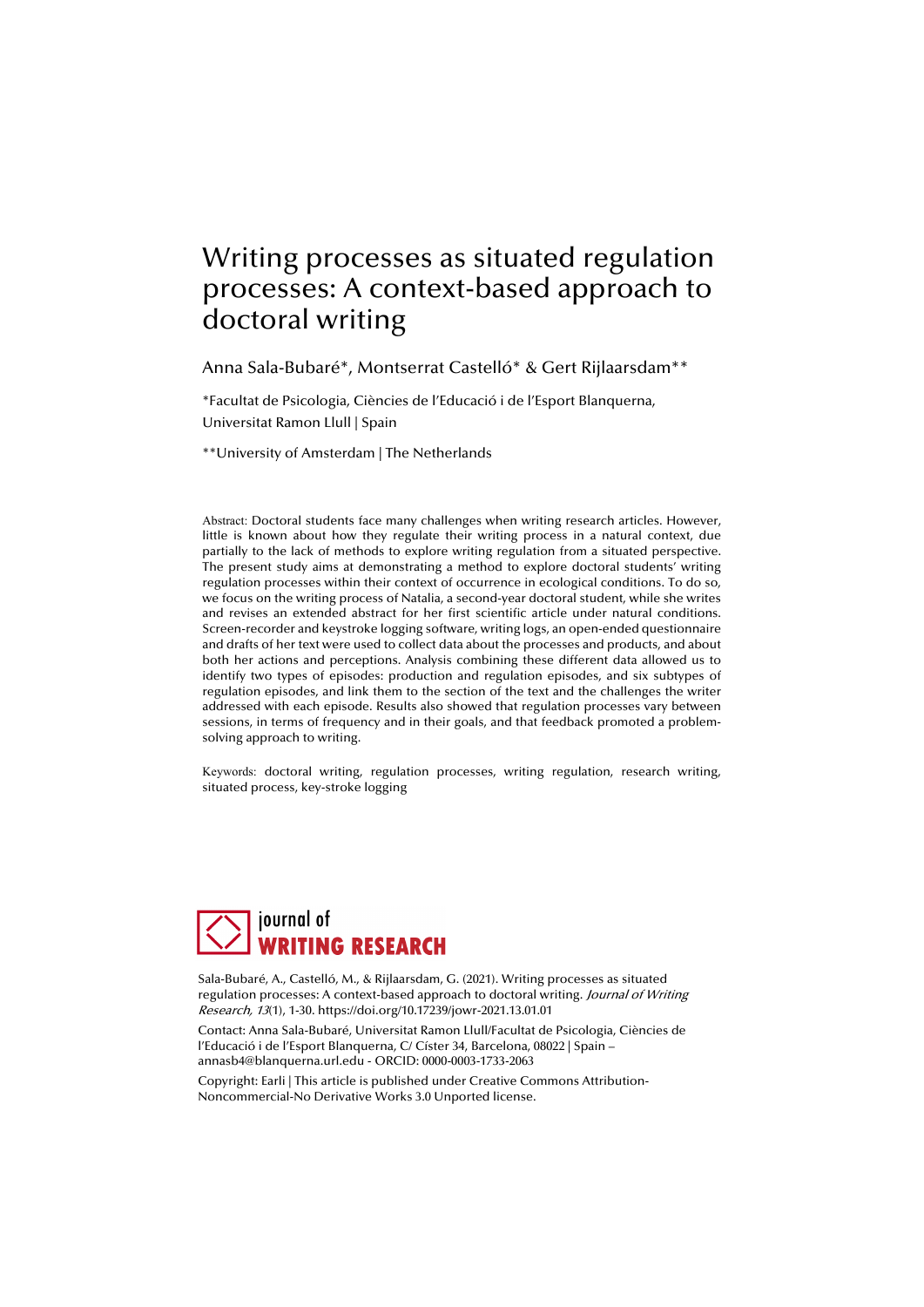#### **1. Introduction**

Writing research articles (RAs) poses all kinds of challenges to doctoral students. Some of them are related to the need to learn a new genre and the disciplinary discourse (Simpson, 2009; Swales & Feak, 2004), such as the organization of information and the use of terminology and concepts. Others concern the management of the recursivity and complexity of the cognitive processes involved in writing (Castelló, Iñesta, & Corcelles, 2013; Lonka, et al., 2014) or the development of their voice and identity as authors and researchers (Castelló & Iñesta, 2012; Chang & Schleppegrell, 2016; Maher, et al., 2008; Paré, 2011; Pedrazzini, Bautista, Scheuer, & Monereo, 2014). Finally, obtaining and managing support and feedback from supervisors and other researchers are also potential sources of challenge (Aitchison, Catterall, Ross, & Burgin, 2012; Caffarella & Barnett, 2000; Cotterall, 2013). These challenges not only affect the design and planning of RAs but also have a significant impact on the writing process at different textual levels, from word level to the whole text, and require doctoral students to regulate their activity to try to overcome them and succeed in their writing objectives.

We define writing regulation as a highly recursive and dynamic socially situated activity that takes places at all textual levels and throughout the writing process (Ferrari, Bouffard, & Rainville, 1998; Hadwin & Oshige, 2011; van den Bergh, Rijlaarsdam, & van Steendam, 2016). It is composed of explicit decision-making processes, but also implicit adjustments (Iñesta & Castelló, 2012). Research on doctoral writing, although extensive, has mainly relied on writers' self-reports to identify doctoral students' challenges and strategies (Lindsay, 2017; Lonka, et al., 2014; Odena & Burgess, 2017; Wisker, 2015) and to develop pedagogies to support them (Caffarella & Barnett, 2000; Cotos, Huffman, & Link, 2020; González-Ocampo & Castelló, 2018; Maher, et al., 2008; Papen & Thériault, 2018; Pedrazzini, et al., 2014, among others). Less attention has been paid to doctoral students' writing regulation (Sala-Bubaré & Castelló, 2018). More specifically, there is a lack of studies exploring these issues from a micro perspective, that is, observing doctoral students' writing processes synchronously.

In other writing research contexts, studies show the great potential synchronous data collection tools can have in accessing and capturing the complexity of the writing regulation processes (Baaijen, Galbraith, & de Glopper, 2012; Franklin & Hermsen, 2014; Leijten & van Waes, 2013; Sullivan & Lindgren, 2006; van den Bergh & Rijlaarsdam, 2001; van den Bergh, et al., 2016). Of particular interest for the present study is the keystroke logging method, as it 'provides an unobtrusive record of the moment-by-moment creation of the text' (Baaijen, et al., 2012). In particular, it preserves the natural settings and conditions in which doctoral students normally write, in contrast of other synchronous data collection methods such as think-aloud protocols and double tasks (Leijten & van Waes, 2013).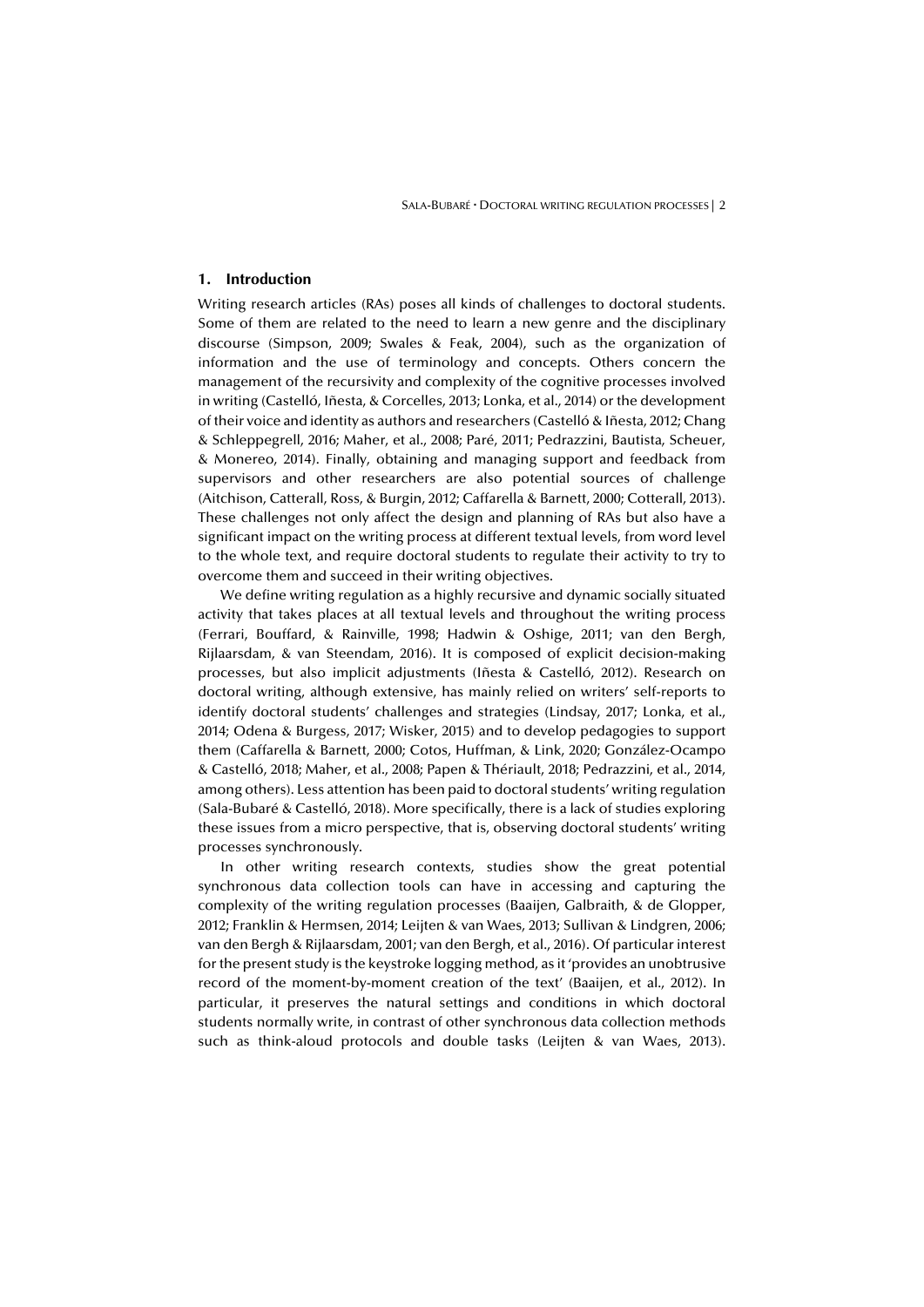Keystroke logging has been used in writing research for over three decades (Miller & Sullivan, 2006) to uncover the complex cognitive processes underlying writers' behaviour. Pauses and revisions during the writing process have been used to infer different components and aspects, such as planning and revising, which have been also linked to cognitive load and text quality (Dragsted & Carl, 2013; van Waes, & Schellens, 2003). These methods have been used to assess relationships between components, inter- and intra-individual (e.g. L1 vs L2) differences, writing development, writing difficulties and professional writing (Leijten & van Waes, 2013). In recent years, they have also been employed in education to promote students' awareness about their writing processes (Lindgren, Knospe, & Sullivan, 2019). Keystroke studies have focused on a wide variety of writers too, from young primary students (Gnach, Wiesner, Bertschi-Kaufmann, & Perrin, 2007) to elder people (Van Waes, Leijten, Mariën, & Engelborghs, 2017), mostly through experimental designs (Lindgren, et al., 2019; Sala-Bubaré & Castelló, 2018). Overall, these studies have enabled researchers and theorists to revise and expand the models of writing (Lindgren, et al., 2019; MacArthur & Graham, 2016).

Nevertheless, the interpretation of keystroke loggings is not unproblematic and requires varying degrees of inference, as they only provide indirect information about writers' cognitive processes (Baaijen & Galbraith, 2018; Miller, Lindgren, & Sullivan, 2008; Wengelin, et al., 2009). Hence, there is a need to combine keystroke logging with other measures and instruments (Baaijen & Galbraith, 2018; Wengelin, et al., 2009). Keystroke studies, both alone and in combination with other observational techniques such as eye-tracking devices and think-aloud protocols (Leijten & van Waes, 2013), have advanced knowledge about the type of processes involved in writing. However, most of them draw on cognitive perspectives, which focus on the frequency, duration and distribution of writing behaviour, but do not account for the situation (e.g. the communicative situation characteristics, authors' aims, the text and its content or semiotic tools) in which writing processes take place. In particular, they cannot explain how these situated writing characteristics impact on highly context-dependent writing regulation processes (Sala-Bubaré & Castelló, 2018).

Drawing on a socially situated perspective, Iñesta & Castelló (2012) developed a unit of analysis called *Regulation Episode* (RE) aimed at characterising and analysing writing processes as a complex, dynamic, situated and social activity. The authors define the regulation episode as the actions that writers implement to solve a difficulty or challenge identified during the writing process. It addresses the complex, recursive and socially situated nature of the regulation processes (Hadwin & Oshige, 2011; Negretti & Mežek, 2019) while maintaining the focus on the problem-solving process (Flower & Hayes, 1981). In their analysis of the writing process of two experienced academics, Iñesta & Castelló (2012) found that Regulation Episodes helped identify patterns in the writing activity. In particular, they enabled researchers to characterise the recursivity of the writing processes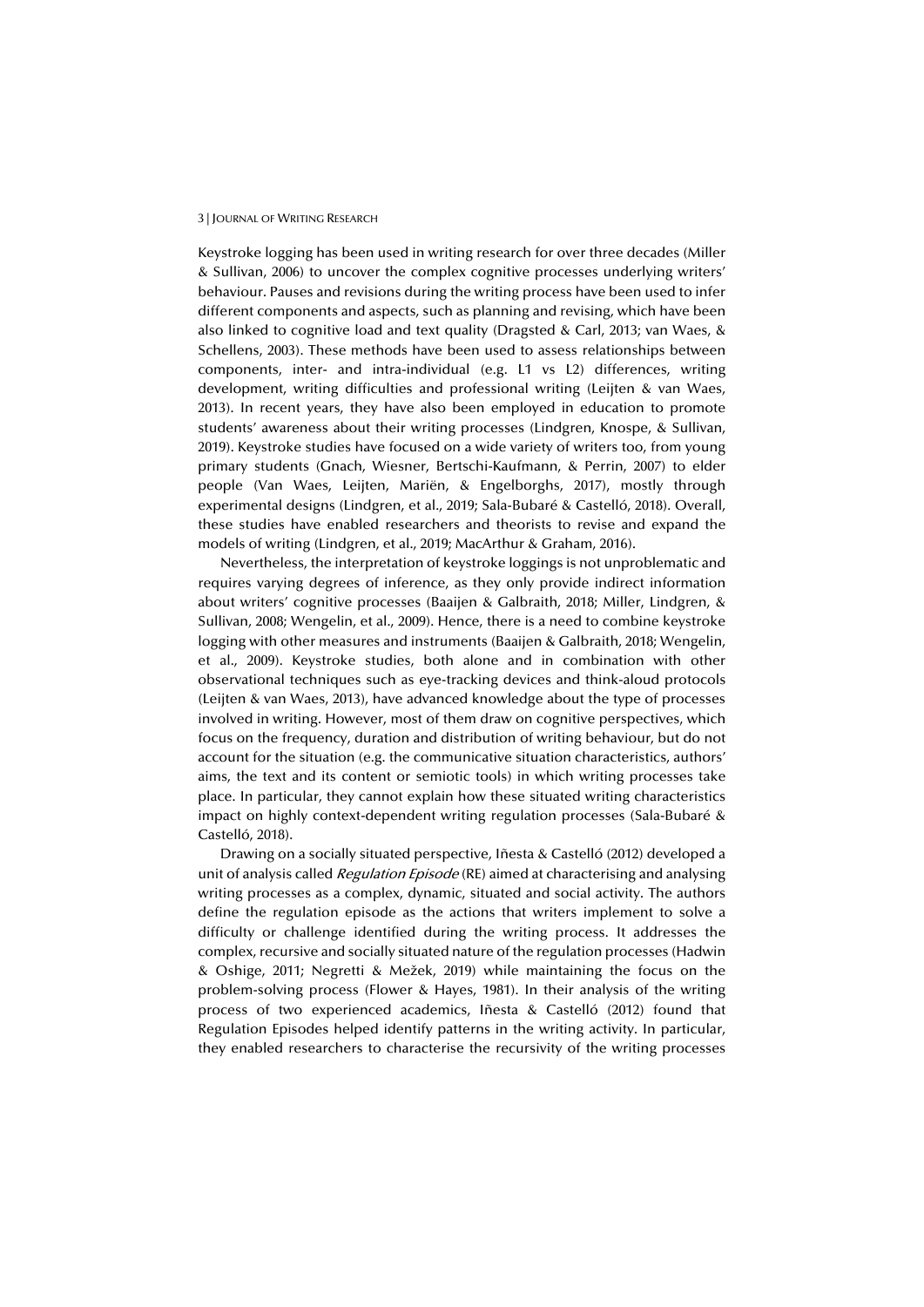and to unveil implicit challenges the authors encountered, most of which were related to authors' voice and the social dimension of academic writing.

The present study aims at demonstrating a method to explore doctoral students' writing regulation processes within their context of occurrence and in ecological conditions. We adapted the Regulation Episode (Iñesta & Castelló, 2012) to analyse writing regulation processes using keystroke logging in combination with other unobtrusive data collection methods. More specifically, we employed video recordings of participant's computer screen, a questionnaire about writing, writing logs and audio recordings of the discussion about the first draft, and the two drafts of the text. This methodology allowed us to explore an authentic text and preserve the ecological conditions of doctoral writing.

We demonstrate how we explored the micro-regulation processes of a doctoral student while she wrote the initial drafts of her first research article, and whether and how these processes are influenced by text discussion and feedback in the context of a writing workshop.

#### **2. Context: Academic writing course**

The study took place in an elective academic writing workshop offered to all second- and third-year doctoral students in a Social Sciences faculty of a Catalan university. The aim of the workshop was twofold: to promote PhD students' understanding of the characteristics of the RA genre and develop new strategies to manage their writing processes<sup>1</sup> and help them write their first research article. To enrol on the course, doctoral students were required to have analysed the data for the article they wanted to write in the workshop. Six doctoral students enrolled on the course. They met fortnightly in eight three-hour sessions.

The workshop was structured around the writing of their first research article, the only writing task participants completed during the workshop (with the exception of the writing logs). This was an authentic task, as it is a requirement for doctoral students to finish their PhD studies. They have - and want - to write and publish an article. Participants write, revise and discuss texts and the writing process in class with the instructors and peers. They start by writing an extended abstract of the article and revise and extend their text throughout the eight sessions of the workshop with the help of their peers and instructors. The use of extended abstract as initial drafts of their paper has proved useful in previous editions of the workshop as, since it had to comprise all the sections of a paper, it served as an outline of the article they wanted to write. Moreover, it prompts writers to keep a global, integrated view of their text and allows for discussion about the coherence of, and relationship between, the different parts of a research article.

 More specifically, in the first session of the workshop, after a brief presentation of the objectives and syllabus of the course, participants were asked to write the extended abstract (around 1,000 words). In the next workshop session,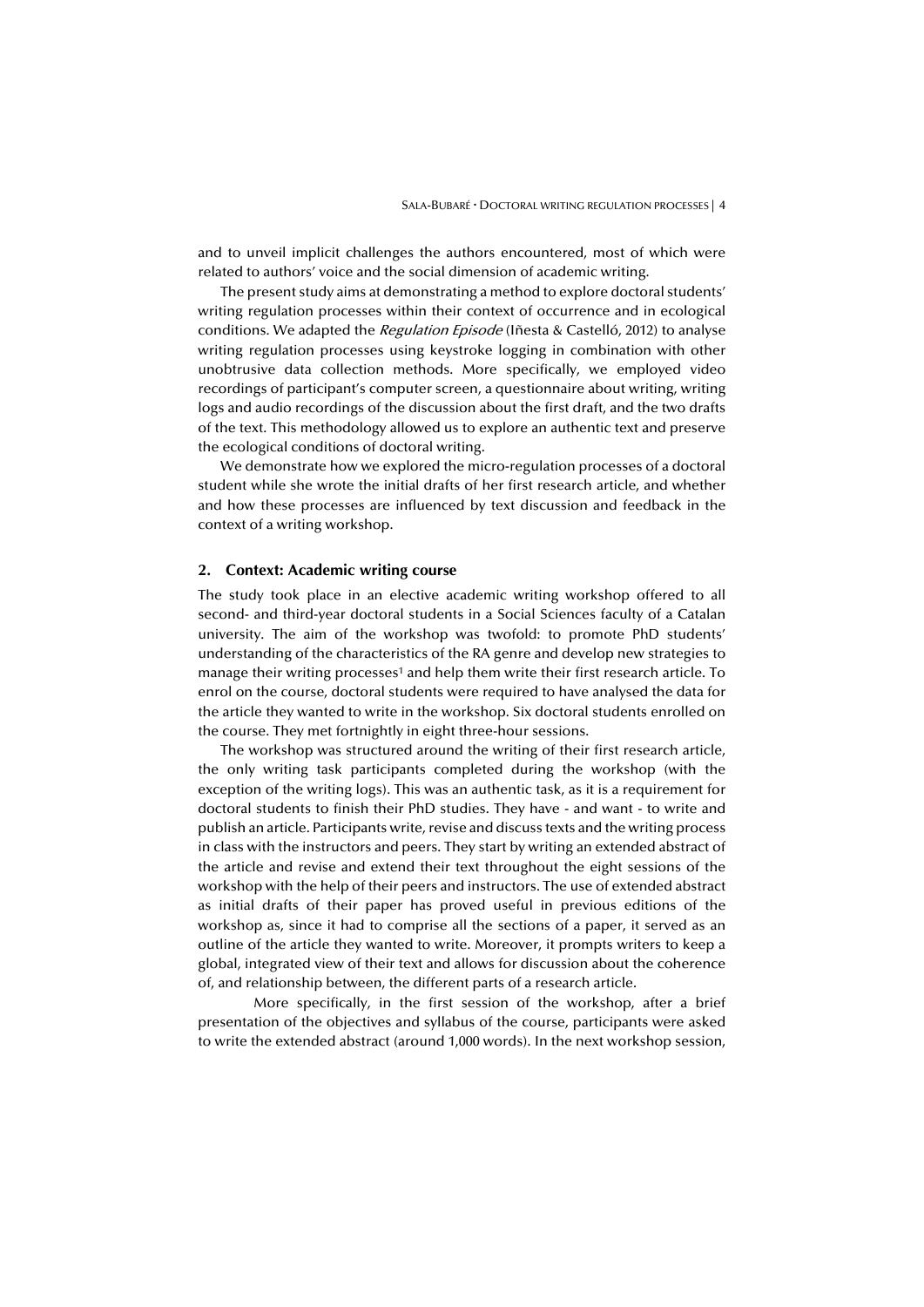peers and workshop facilitators commented on all participants' first drafts in an open discussion, and then they revised their text based on the feedback they received.

This writing-feedback-revision cycle was done three times throughout the workshop. Due to the complexity of the methodological apparatus and the amount of data collected, both described below, the present study focuses on the writing processes of one doctoral student, Natalia, in the first of one such writing-feedbackrevision cycle.

#### **3. Method**

We designed an exploratory mixed-method case study, which allowed us to get a deeper understanding of a doctoral student's writing regulation processes under ecological conditions: a research setting without time restrictions and interruptions and in which they had access to all the resources they would normally use (e.g., computer, academic articles, internet…). Doctoral researchers work and write in a variety of sites (McAlpine & Mitra, 2015), such as labs, home and libraries. The setting for this study resembles the kind of setting of writing retreats: participants writing their individual papers together in a room for a given time (see, for instance, Murray & Newton, 2009).

Moreover, the study was designed to use multiple methods and data of different nature. We collected data about both the writing process and its products, and about both the participant's actions and perceptions about these actions, which allowed us to get a contrasted and comprehensive understanding. We used the four methods described by Hyland (2016): elicitation (initial questionnaire and group discussion about the feedback), introspection (authors' writing logs), observation (keystroke logging and screen-recorder software), and text data (drafts).

#### **3.1 The writer: Natalia**

Natalia2 was a 26 years-old full-time doctoral student enrolled in the second year of the doctorate in education. According to her responses on the initial questionnaire3, she liked writing and saw herself as a writer and a researcher-member of a research group. She anticipated difficulties in 'improvising' and using her own words, as she did in her personal writing, due to feelings of insecurity. Her motives to write a research article related to fulfilling the requirement of the doctoral program, but also to disseminate her research and learn how to write better articles. She was oriented towards an academic career.

She had not published a research paper before, although she had presented partial results of her studies in conferences, and therefore, she had some partial texts of the article she wanted to write. Natalia saw writing as essential in the research process, but only related to the products and communication of results. At the time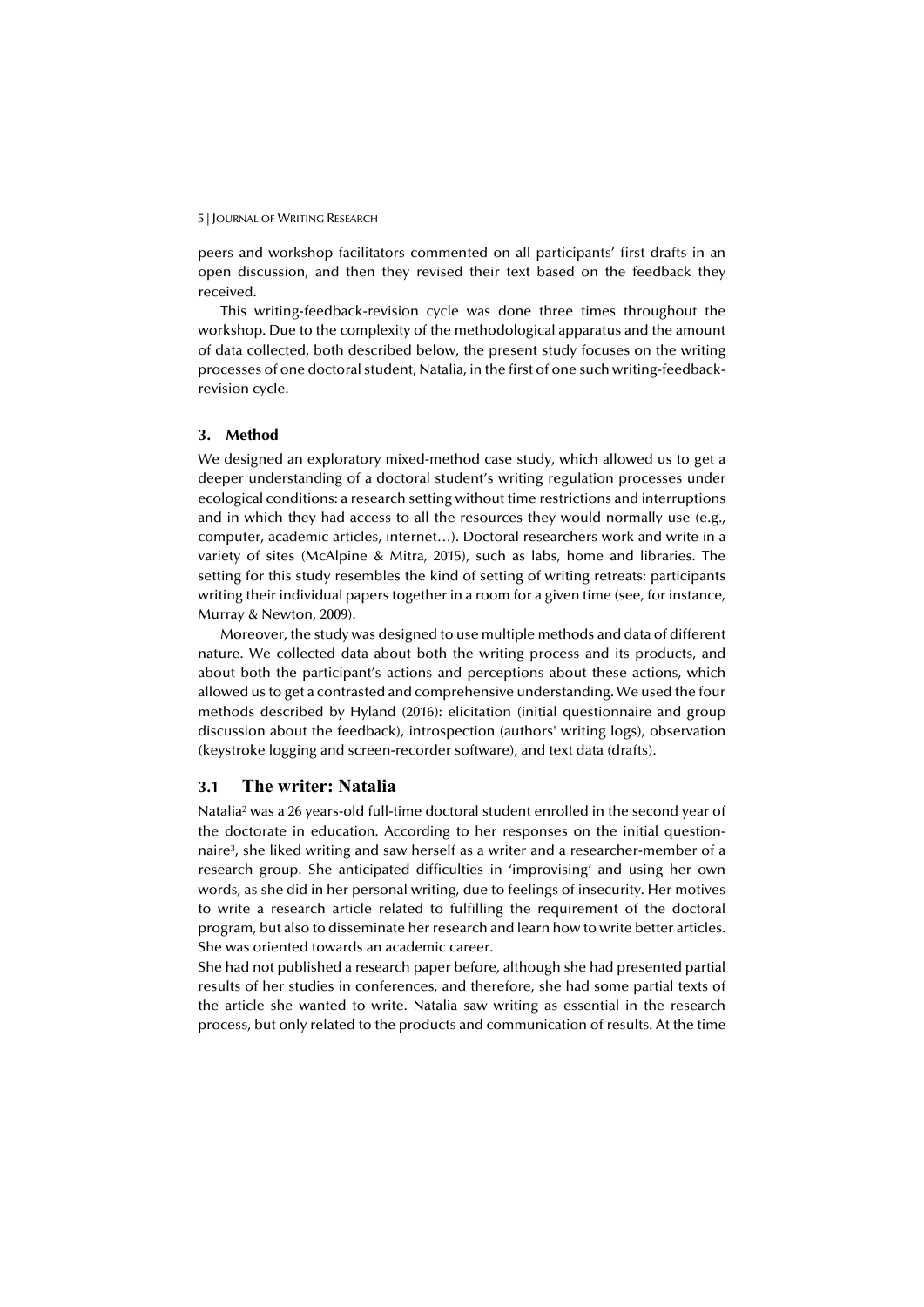of the data collection, she still had not started thinking about which journal she would submit her article. She gave her consent to participate in the study.

#### **3.2 Data sources**

Various instruments and procedures were used to capture both the writing processes and products, and Natalia's perceptions and actions. The resulting data sources were:

- Initial questionnaire "Certainties and doubts" (adapted from Castelló, et al., 2013): fourteen open-ended questions exploring her perceptions and feelings about academic writing and RA, and of herself as a research writer (see Appendix A).
- Pre- and post-writing log: semi-structured questions about the objectives and expectations about each session (pre-); and about the problems faced, the attempted solutions, the resources used and the level of satisfaction with their work at the end of each session (post-) (see Appendix B).
- 'Inputlog' (Leijten & van Waes, 2013): Inputlog is a keystroke logging piece of software used in writing research to capture keystrokes and mouse movement. It is a non-intrusive instrument that allows writers to work in a Microsoft Word processor, starting either with a new or a pre-existing document. Inputlog collects fine-grained data about all the key and mouse actions, as well as the shifts between windows (e.g. browser, computer folders, etc.). It also features other modules and options to refine, analyse and integrate data.
- Screen recorder 'SnagIt'® (Techsmith Corporation ®, Techsmith, n.d.): Snagit is a screen capture and video recording piece of software that can be used to nonintrusively record writers' computer screen while they are composing their texts. Screen recordings complemented Inputlog data. Keystroke loggings of long writing sessions are difficult to interpret without additional data and provide no information about the content of the sources used by writers. Screen recordings allowed us to better understand and interpret the huge amount of data in the keystroke logging, to see the moment-by-moment unfolding of the text, and provided direct access to the sources the participant used and their content.
- Audio recording of the feedback session. All participants and workshop facilitators were involved in a discussion about the texts in which they provided feedback to each other and this conversation was recorded.
- Drafts of the extended abstract. We kept the draft of the extended abstract produced in each writing session.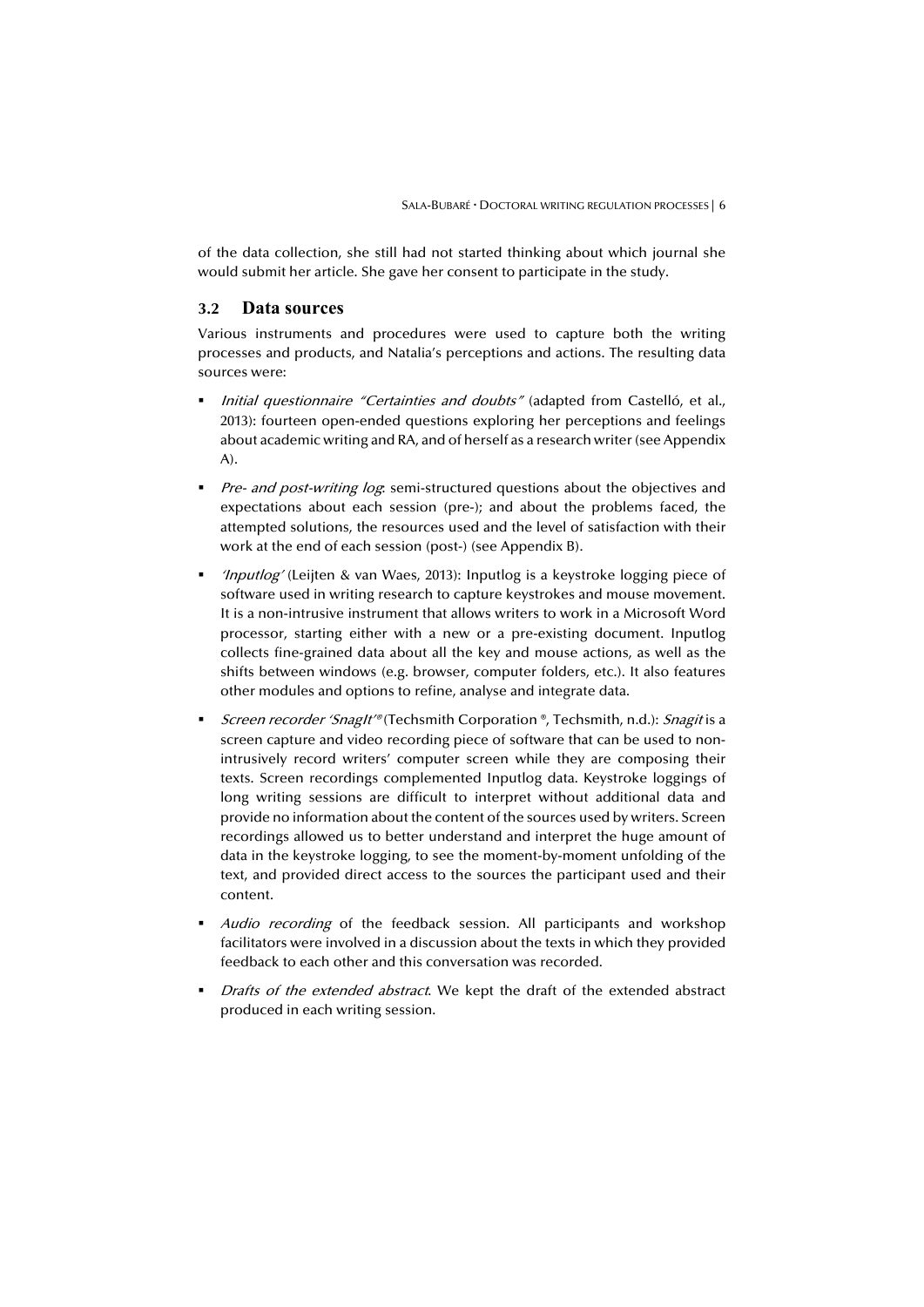The combination of data sources was crucial to gain a full picture of the regulation processes within the context. The synchronous data collection techniques (keystroke loggings and screen capture software) provided information about the moment-by-moment creation of the text and the resources used to that end, while the initial questionnaire and the writing logs provided crucial insights about the context of writing: the mental context of the individual writer (e.g. personal objectives and fears), her assessment and perception about the process and the product of writing and, more generally, her perception of herself as a research writer. The audio recording of the feedback session also provided access to the problems Natalia encountered and the rationale for some of the decisions taken, as well as to the feedback comments.

#### **3.3 Data collection**

The data collection process took place in the first three out of eight sessions of the writing workshop. In this section, we explain the how we collected information about Natalia's writing process of the first drafts of the extended abstract of the article she wanted to write in the course. This type of text was also suitable for our research purposes because it is a relatively long text and challenging enough for doctoral students, so regulation processes were likely to appear. The extended writing process and the multi-authored nature of doctoral students' articles make it impossible to monitor the writing process of the whole article.

Session 1. Natalia was told in advance to bring all the documents she had about the paper she wanted to write. She had access to all these documents and any resources she needed, including internet. Two in-class hours were allocated to writing the text. She could ask for more time if she needed (first writing session). Inputlog and the screen recording software were activated on her computer to record her writing activity. Natalia completed the pre-writing log and wrote her text. When she finished writing, she completed the post-writing log and the initial questionnaire "Certainties and doubts"4. During this session, workshop facilitators sat in the same room and solved technical problems with the software if needed.

Session 2. After two days, workshop participants including Natalia received a peer's text and were asked to read and comment it. In the second session of the workshop (feedback session), two weeks later, peers and workshop facilitators, discussed and commented on each participant's text.

Session 3. Finally, Natalia revised her text with the support of the feedback provided in the previous session (*second writing session*). The same procedure was followed as in session 1. She completed the pre- and post-writing log and revised her text while keystroke logging and screen recording software were running in her computer.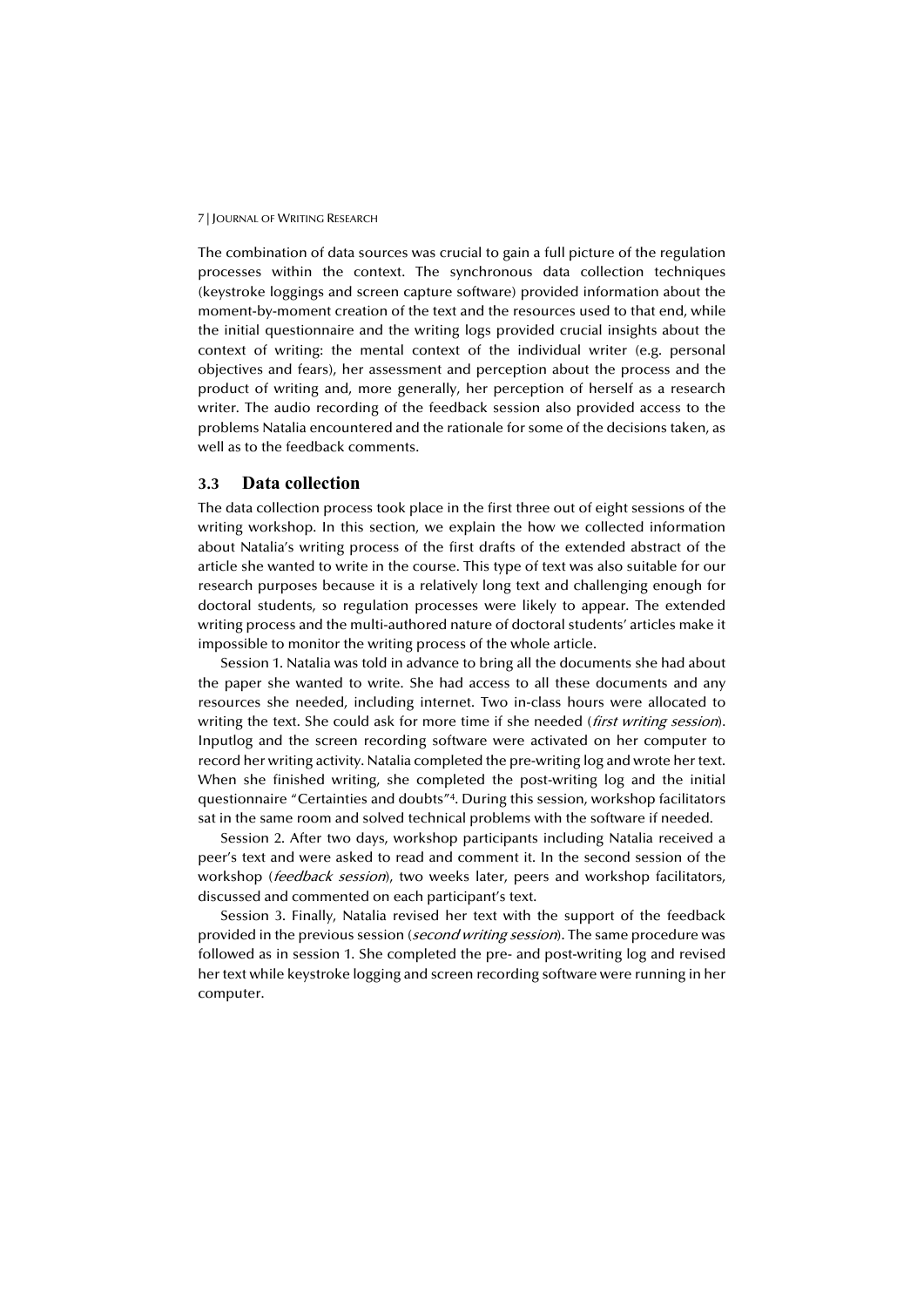#### **3.4 Data analysis**

Inputlog provides various options and features of data analysis, including pause, Snotation and fluency analysis among other advanced analyses which are based on algorithmic processing. As we wanted to conduct a qualitative and in-depth analysis of the participant's process and regulation episodes, these analyses were not suited for this study. Instead, we used the *general analysis*, which provides a log file in a .csv extension that we exported to Excel. In this excel document, each row contains an input action (a keystroke, a mouse movement, a change of window) with detailed information, including the output, position in the document, start and end time and pause before (see Figure 1). Logs contained 17,792 input actions in Natalia's first session and 15,432 input actions in the second writing session.

| $=$ Part1 | <b>v</b> type         |                            |      |         |             |      |         |                                      |         |                   |                               |            |         | v catput v poshiceFul v Column] v dociengthFul v charProduction v startTime v startTime v startTice v endClock v startTice v startTice v actionTime v pauseTime v pauseTime v pauseTime v pauseCocationFul v RevisionType v x |                          | V   |                 |            |         |      | - Rendstari - Rending - position - decleraget - Colum | Colum               |
|-----------|-----------------------|----------------------------|------|---------|-------------|------|---------|--------------------------------------|---------|-------------------|-------------------------------|------------|---------|-------------------------------------------------------------------------------------------------------------------------------------------------------------------------------------------------------------------------------|--------------------------|-----|-----------------|------------|---------|------|-------------------------------------------------------|---------------------|
| 5860      | focus.                | Wordlog                    | 1367 |         | 1600<br>c   | 1861 |         | 1841638 0.02131525                   |         | 1841638 0.0213158 |                               |            |         | 10 CHANGE                                                                                                                                                                                                                     | <b><i>PRODUCTION</i></b> |     |                 | 1841638    | 1841638 |      |                                                       | extended abstract   |
| 5861      | mouse                 | Movemer                    | 1367 | $-1367$ | 1600        | 1861 |         | 1841638 0.02131525                   |         |                   | 1841794 0.0213171 4.20718E-05 | 156        |         | 16 MOUSE                                                                                                                                                                                                                      | <b>PRODUCTION</b>        | 750 | 511             | 1841638    | 1841794 |      |                                                       | extended abstract   |
| 5862      | mouse                 | Movemer                    | 1367 | $-1367$ | 1600        | 1861 |         | 1845273 0.02135755                   |         | 1845866 0.0215642 | 8.85417E-06                   | 593        | 3472    | 16 MOUSE                                                                                                                                                                                                                      | <b>FRODUCTION</b>        | 777 | 615             | 1845273    | 1845866 |      |                                                       | extended abstract   |
| 5565      | mouse                 | LEFT Cites                 | 1367 | $-1567$ | 1600        | 1861 |         | 1846038 0.02136618                   |         | 1846241 0.0213685 | 1.554728-05                   | 203        | 372     | <b>16 MOUSE</b>                                                                                                                                                                                                               | <b>FRODUCTION</b>        | m   | 615             | 1846038    | 1846241 |      |                                                       | extended abstract   |
| 5865      | mouse                 | Movemer                    | 1367 | $-1367$ | 1600        | 1861 |         | 1847364 0.02138153                   |         | 1848986 0.0214003 | 2.14815F-05                   | 1622       | 1123    | 16 MOUSE                                                                                                                                                                                                                      | <b><i>FRODUCTION</i></b> | 869 | 549             | 1847364    | 1848986 |      |                                                       | extended abstract   |
| 5866      | mouse                 | LEFT Click                 | 1367 | $-1367$ | 1600        | 1861 |         | 1849220 0.02140301                   |         | 1849407 0.0214052 | 5.96065E-06                   | 187        | 234     | 16 MOUSE                                                                                                                                                                                                                      | <b><i>FRODUCTION</i></b> | 869 | 549             | 1849220    | 1849407 |      |                                                       | extended abstract   |
| 5868      |                       | mouse Movemer              | 1367 | $-1367$ | 1600        | 1861 |         | 1849735 0.02140897                   |         |                   | 1852715 0.0214435 3.61921E-05 | 2980       | 328     | 16 MOUSE                                                                                                                                                                                                                      | <b>PRODUCTION</b>        | 839 | 560             | 1849735    | 1852715 |      |                                                       | extended abstract   |
| 5549      | <b>keyboard LALT</b>  |                            | 1568 | $-1567$ | 1601        | 1862 |         | 1852862 0.02144516                   | 1855022 |                   | 0.021447 9.85796E-07          | 160        | 147     | 12 COMBINATION KEY PRODUCTION                                                                                                                                                                                                 |                          |     |                 | 1852862    | 1855022 | 1568 | 1601                                                  | extended abstract   |
| 5870      | <b>keyboard TAB</b>   |                            | 1368 | $-1368$ | 1601        | 1862 |         | 1852947 0.02144615                   | 1853103 | 0.021448          | 1.805568-06                   | 156        | 85      | 12 COMMINATION KEY PRODUCTION                                                                                                                                                                                                 |                          |     |                 | 1852947    | 1853103 | 1368 | 1601                                                  | extended abstract   |
| 5872      | focus                 | PaperNor                   | 1368 | $-1368$ | 1601        | 1862 |         | 1853103 0.02144795                   | 1853103 | 0.021448          | 1,45949E-05                   | <b>DO</b>  |         | <b>10 CHANGE</b>                                                                                                                                                                                                              | <b><i>FRODUCTION</i></b> |     |                 | 1853103    | 1853103 |      |                                                       | new model paper     |
| 5873      | <b>Reyboard LALT</b>  |                            | 1368 | $+1368$ | 1601        | 1862 |         | 1854364 0.02146255                   |         | 1854613 0.0214654 | 1,41204E-06                   | 249        |         | 12 COMPUTATION KEY, PRODUCTION                                                                                                                                                                                                |                          |     |                 | 1854364    | 1854613 |      |                                                       | new model paper     |
| 5874      | keyboard TAB          |                            | 1368 | $-1568$ | 1601        | 1862 |         | 1854486 0.02146396                   |         |                   | 1854640 0.0214657 1.78241E-06 | 154        | 122     | 12 COMBINATION KEY PRODUCTION                                                                                                                                                                                                 |                          |     |                 | 1854486    | 1854640 |      |                                                       | new model paper     |
| 5876      |                       | focus Wordlor              | 1368 | $-1568$ | 1601        | 1862 |         | 1854640 0.02146574                   |         | 1854640 0.0214657 | 1.092598-05                   | $^{\circ}$ | ٠       | 10 CHANGE                                                                                                                                                                                                                     | <b>FRODUCTION</b>        |     |                 | 1854640    | 1854640 |      |                                                       | extended abstract   |
| 5877      | keyboard!             |                            | 1368 | $-1368$ | 1601        | 1862 |         | 1855584 0.02147667                   |         |                   | 1855701 0.021478 1.22685E-06  | 117        | $\circ$ | 2 BEFORE WORDS                                                                                                                                                                                                                | <b><i>FRODUCTION</i></b> |     |                 | 1855584    | 1855701 | 1368 | 1601                                                  | extended abstract   |
| 5878      | keyboard h            |                            | 1369 | $-1368$ | 1602        | 1863 |         | 1855690 0.02147789                   |         | 1855801 0.0214792 | 1.40046E-06                   | 111        | 105     | 1 WITHIN WORDS                                                                                                                                                                                                                | <b><i>PRODUCTION</i></b> |     |                 | 1855690    | 1855801 | 1369 | 1602                                                  | extended abstract   |
| 5879      | keyboard e            |                            | 1370 | $-1369$ | 1603        | 1864 |         | 1855811 0.02147929                   |         |                   | 1855928 0.0214806 9.83796E-07 | 117        | 121     | 1 WITHIN WORDS                                                                                                                                                                                                                | <b>PRODUCTION</b>        |     |                 | 1855811    | 1855928 | 1570 | 1603                                                  | extended abstract   |
| 5880      | keyboard SPACE        |                            | 1571 | $-1570$ | 1604        | 1865 |         | 1855896 0.02148028                   |         | 1855996 0.0214814 | 2.719915-06                   | 100        | gs.     | 3 AFTER WORDS                                                                                                                                                                                                                 | <b>FRODUCTION</b>        |     |                 | 1855896    | 1855996 | 1571 | 1604                                                  | extended abstract   |
| 5881      | keyboard p            |                            | 1372 | $-1371$ | 1605        | 1866 | 1856111 | 0.021483                             |         |                   | 1856242 0.0214843 9.83796E-07 | 111        | 235     | 2 BEFORE WORDS                                                                                                                                                                                                                | <b>FRODUCTION</b>        |     |                 | 1856131    | 1856242 | 1372 | 1605                                                  | extended abstract   |
| 5882      | keyboards             |                            | 1373 | $-1372$ | 1606        | 1867 |         | 1856216 0.02148358                   |         | 1856311 0.0214851 | 4.23611E-06                   | 95         | 85      | 1 WITHIN WORDS                                                                                                                                                                                                                | <b><i>PRODUCTION</i></b> |     |                 | 1856216    | 1856311 | 1373 | 1606                                                  | extended abstract   |
| 5883      | <b>keyboard BACK</b>  |                            | 1374 | $-1373$ | 1607        | 1868 |         | 1856582 0.02148822                   |         | 1856645 0.0214889 | 1.33102E-06                   | 63         | 366     | <b>11 REVISION</b>                                                                                                                                                                                                            | <b>PRODUCTION</b>        |     |                 | 1856582    | 1856645 | 1374 | 1607                                                  | 1 extended abstract |
| 5884      | keyboard BACK         |                            | 1575 | $-1574$ | 1606        | 1868 |         | 1856697 0.02148955                   |         | 1856792 0.0214906 | 2.14125-06                    | 95         | 115     | <b>31 REVISION</b>                                                                                                                                                                                                            | <b>FRODUCTION</b>        |     |                 | 1856697    | 1856792 | 1575 | 1606                                                  | 1 extended abstract |
| 5885      | keyboard MADC         |                            | 1172 | $-1373$ | 1605        | 1868 |         | 1856882 0.02149169                   |         | 1856935 0.0214923 | 7.83407E-06                   | 53         | 185     | 11 REVISION                                                                                                                                                                                                                   | <b>FRODUCTION</b>        |     |                 | 1856882    | 1856935 | 1572 | 1605                                                  | I extended abstract |
| 5886      | <b>Reyboard SPACE</b> |                            | 1371 | $-1372$ | 1604        | 1868 |         | 1857558 0.02149951                   |         |                   | 1857655 0.0215006 9.14352E-07 | 97         | 676     | 3 AFTER WORDS                                                                                                                                                                                                                 | <b><i>FRODUCTION</i></b> |     |                 | 1857558    | 1857655 | 1371 | 1604                                                  | extended abstract   |
| 5887      |                       | <b>Revolution CAPS LOC</b> | 1372 | $-1371$ | 1605        | 1869 |         | 1857637 0.02150043                   |         | 1857750 0.0215017 | 1.81713E-06                   | 113        | 79      | <b>15 UNKNOWN</b>                                                                                                                                                                                                             | <b>PRODUCTION</b>        |     |                 | 1857637    | 1857750 | 1372 | 1605                                                  | extended abstract   |
| 5888      | keyboard P.           |                            | 1372 | $-1372$ | 1605        | 1869 |         | 1857794 0.02150225                   |         | 1857891 0.0215034 | 2.430568-07                   | 27         | 157     | 2 BEFORE WORDS                                                                                                                                                                                                                | <b>FRODUCTION</b>        |     |                 | 1857794    | 1857891 | 1572 | 1605                                                  | extended abstract   |
| 5889      |                       | <b>Reyboard CAPS LOC</b>   | 1575 | $-1372$ | 1606        | 1870 |         | 1857815 0.02150249                   |         | 1857938 0.0215039 | 1.550916-06                   | 123        | 21      | <b>15 LINCNOWN</b>                                                                                                                                                                                                            | PRODUCTION               |     |                 | 1557815    | 1857938 | 1575 | 1606                                                  | extended abstract   |
| 5890      | keyboards             |                            | 1373 | $-1373$ | 1606        | 1870 |         | 1857949 0.02150404                   |         | 1858055 0.0215053 | 1.5162E-06                    | 106        | 134     | 2 BEFORE WORDS                                                                                                                                                                                                                | <b><i>FRODUCTION</i></b> |     |                 | 1857949    | 1858055 | 1373 | 1606                                                  | extended abstract   |
| 5891      | <b>Reyboard</b> a     |                            | 1374 | $-1373$ | 1607        | 1871 |         | 1858080 0.02150556                   |         | 1858196 0.0215069 | 1.97917E-06                   | 116        | 131     | 1 WITHIN WORDS                                                                                                                                                                                                                | <b>PRODUCTION</b>        |     |                 | 1858080    | 1858196 | 1374 | 1607                                                  | extended abstract   |
| 5892      | keyboard c            |                            | 1375 | $-1374$ | 1608        | 1872 |         | 1858251 0.02150753                   |         |                   | 1858394 0.0215092 1.22685E-06 | 143        | 171     | <b>1 WITHIN WORDS</b>                                                                                                                                                                                                         | <b>FRODUCTION</b>        |     |                 | 1858251    | 1858394 | 1575 | 1608                                                  | extended abstract   |
| 5895      | <b>Reyboard</b>       |                            | 1376 | $-1375$ | 1609        | 1873 |         | 1858357 0.02150876                   |         | 1858436 0.0215097 | 1.95602E-06                   | 79         | 105     | 1 WITHIN WORDS                                                                                                                                                                                                                | <b>FRODUCTION</b>        |     |                 | 1858357    | 1858456 | 1576 | 1609                                                  | extended abstract   |
| 5894      | keyboard i            |                            | 1377 | $-1376$ | 1610        | 1874 |         | 1858526 0.02151072                   |         | 1858616 0.0215118 | 1.15741F-06                   | 90         | 169     | 1 WITHIN WORDS                                                                                                                                                                                                                | <b><i>FRODUCTION</i></b> |     |                 | 1858526    | 1858616 | 1377 | 1610                                                  | extended abstract   |
| 5895      | <b>Reyboards</b>      |                            | 1378 | $-1377$ | 1611        | 1875 |         | 1858626 0.02151188                   |         | 1858732 0.0215131 | 8.56481E-07                   | 105        | 100     | 1 WITHIN WORDS                                                                                                                                                                                                                | <b>PRODUCTION</b>        |     |                 | 1858626    | 1858732 | 1878 | 1611                                                  | extended abstract   |
| 5896      | keyboard u            |                            | 1379 | $-1378$ | 1612        | 1876 |         | 1858700 0.02151275                   |         |                   | 1858785 0.0215157 2.11806E-06 | 85         | 74      | 1 WITHIN WORDS                                                                                                                                                                                                                | <b>FRODUCTION</b>        |     |                 | 1858700    | 1858785 | 1579 | 1612                                                  | extended abstract   |
| 5897      | keyboard m            |                            | 1180 | $-1379$ | 1615        | 1877 |         | 1858883 0.02151485                   |         | 1859004 0.0215163 | 1,273158-06                   | 121        | 183     | 1 WITHIN WORDS                                                                                                                                                                                                                | <b>FRODUCTION</b>        |     |                 | 1858885    | 1859004 | 1550 | 1615                                                  | extended abstract   |
| 5898      | <b>Reyboard SPACE</b> |                            | 1381 | $-1380$ | 1614        | 1878 |         | 1858993 0.02151612                   |         |                   | 1859110 0.0215175 7.06019E-06 | 117        | 110     | 3 AFTER WORDS                                                                                                                                                                                                                 | <b><i>FRODUCTION</i></b> |     |                 | 1858993    | 1859110 | 1381 | 1614                                                  | extended abstract   |
| 5899      | <b>Revolution</b>     |                            | 1382 | $-1381$ | <b>1615</b> | 1879 |         | 1859603 0.02152318                   |         | 1859710 0.0215244 | 7.98611E-07                   | 107        | 610     | 2 BEFORE WORDS                                                                                                                                                                                                                | <b>PRODUCTION</b>        |     |                 | 1859603    | 1859710 | 1382 | <b>1615</b>                                           | extended abstract   |
| 5900      | keyboard r            |                            | 1383 | $-1382$ | 1616        | 1880 |         | 1859572 0.02152598                   |         | 1859778 0.0215252 | 1,60885-06                    | 105        | 62      | 1 WITHIN WORDS                                                                                                                                                                                                                | <b>FRODUCTION</b>        |     |                 | 1859672    | 1859778 | 1583 | 1616                                                  | extended abstract   |
| 5901      | keyboard a            |                            | 1184 | $-1383$ | 1617        | 1881 |         | 1859811 0.02152559                   |         |                   | 1859944 0.0215271 1.226858-06 | 155        | 139     | <b>1 WITHIN WORDS</b>                                                                                                                                                                                                         | PRODUCTION               |     |                 | 1859811    | 1859944 | 1584 | 1617                                                  | extended abstract   |
| 5992      | keyboard d            |                            | 1385 | $-1384$ | 1618        | 1882 |         | 1859917 0.02152682                   |         | 1860044 0.0215283 | 2.37269E-06                   | 127        | 105     | 1 WITHIN WORDS                                                                                                                                                                                                                | <b><i>FRODUCTION</i></b> |     |                 | 1859917    | 1860044 | 1385 | 1618                                                  | extended abstract   |
| 5903      | <b>Reyboarde</b>      |                            | 1386 | $-1385$ | 1619        | 1883 |         | 1860122 0.02152919                   |         | 1860228 0.0215304 | 6.71296E-07                   | 105        | 205     | 1 WITHIN WORDS                                                                                                                                                                                                                | <b><i>PRODUCTION</i></b> |     |                 | 1860122    | 1860228 | 1586 | 1619                                                  | extended abstract   |
| 5904      | keyboard SPACE        |                            | 1387 | -1386   | 1620        | 1884 |         | 1860180 0.02152986                   |         |                   | 1860286 0.0215311 0.000159155 | 105        | 58      | 3 AFTER WORDS                                                                                                                                                                                                                 | <b>PRODUCTION</b>        |     |                 | 1860180    | 1860286 | 1587 | 1620                                                  | extended abstract   |
| 5905      |                       | nouse Movemed              | 1187 | $-1387$ | 1620        | 1884 |         | 1873931 0.02168902                   |         |                   | 1877706 0.0217527 5.542828-05 | 5775       | 15751   | 16 MOUSE                                                                                                                                                                                                                      | PRODUCTION               | ×   | 17              | 1875931    | 1877706 |      |                                                       | extended abstract   |
| 5906      |                       | mouse LEFT Olici           | 1387 | $-1387$ | 1620        | 1884 |         | 1878720 0.02174444                   |         | 1878970 0.0217473 | n                             | 250        | 1014    | 16 MOUSE                                                                                                                                                                                                                      | <b><i>FRODUCTION</i></b> | 54  | 17 <sup>2</sup> | 1878720    | 1878970 |      |                                                       | extended abstract   |
| 5907      |                       | replacem (1368:138)        | 1387 | $-1387$ | 1620        | 1884 |         | 1878720 0.02174444                   |         | 1879220 0.0217502 | 3.7963E-06                    | - 0        | 250     | 10 CHANGE                                                                                                                                                                                                                     | <b><i>PRODUCTION</i></b> |     |                 |            |         |      |                                                       | 2 extended abstract |
| 5909      |                       | mouse LEFT Click           | 1387 | $-1387$ | 1620        | 1884 |         | 1879048 0.02174824                   | 1879204 | 0.02175           | n                             | 156        | 78      | 16 MOUSE                                                                                                                                                                                                                      | <b>FRODUCTION</b>        | 54  | 17 <sub>1</sub> | 1879048    | 1879204 |      |                                                       | extended abstract   |
| 5930      |                       | replaces (1356:136)        | 1187 | $-1387$ | 1620        | 1884 |         | 1879048 0.02174824                   | 1879360 | 0.0217519         | 2.708338-06                   | $\bullet$  | 156     | 10 CHANGE                                                                                                                                                                                                                     | <b>FRODUCTION</b>        |     |                 |            |         |      |                                                       | 2 extended abstract |
| 5912      |                       | mouse LEFT Olici           | 1387 | $-1387$ | 1620        | 1884 |         | 1879282 0.02175095 1879438 0.0217528 |         |                   | n                             | 156        | 78      | 16 MOUSE                                                                                                                                                                                                                      | <b>FRODUCTION</b>        | SA  |                 | 17 1879282 | 1879438 |      |                                                       | extended abstract   |
|           |                       |                            |      |         |             |      |         |                                      |         |                   |                               |            |         |                                                                                                                                                                                                                               |                          |     |                 |            |         |      |                                                       |                     |

*Figure 1:* Excerpt of Inputlog's general analysis output of Natalia's first session.

Initially, to get a deeper sense of the participant's writing process and to better understand Inputlog's logs, we watched the screen recordings several times in parallel to the corresponding Inputlog logs in the Excel file. Then, the first author of this paper coded Natalia's writing activity in two hierarchical levels: actions and, most importantly for this study, regulation episodes, following an emergent and iterative coding process in seven steps. For each step, the coding was discussed by two researchers until consensus was reached about the identification and the definition of each category.

Step 1. Keystroke loggings were segmented into actions that the participant conducted during writing. Actions were segmented when a change in behaviour was identified in the keystroke logging (e.g., log changes from mouse to keyboard) and/or in the screen recording (e.g. while moving the mouse, opens a pdf file action 1-, scrolls up and down -action 2-, and selects a paragraph of the text -action 3-). Additionally, actions were also segmented into two or more when there were pauses longer than 3 seconds within the same action (e.g. types -action 1-, pauses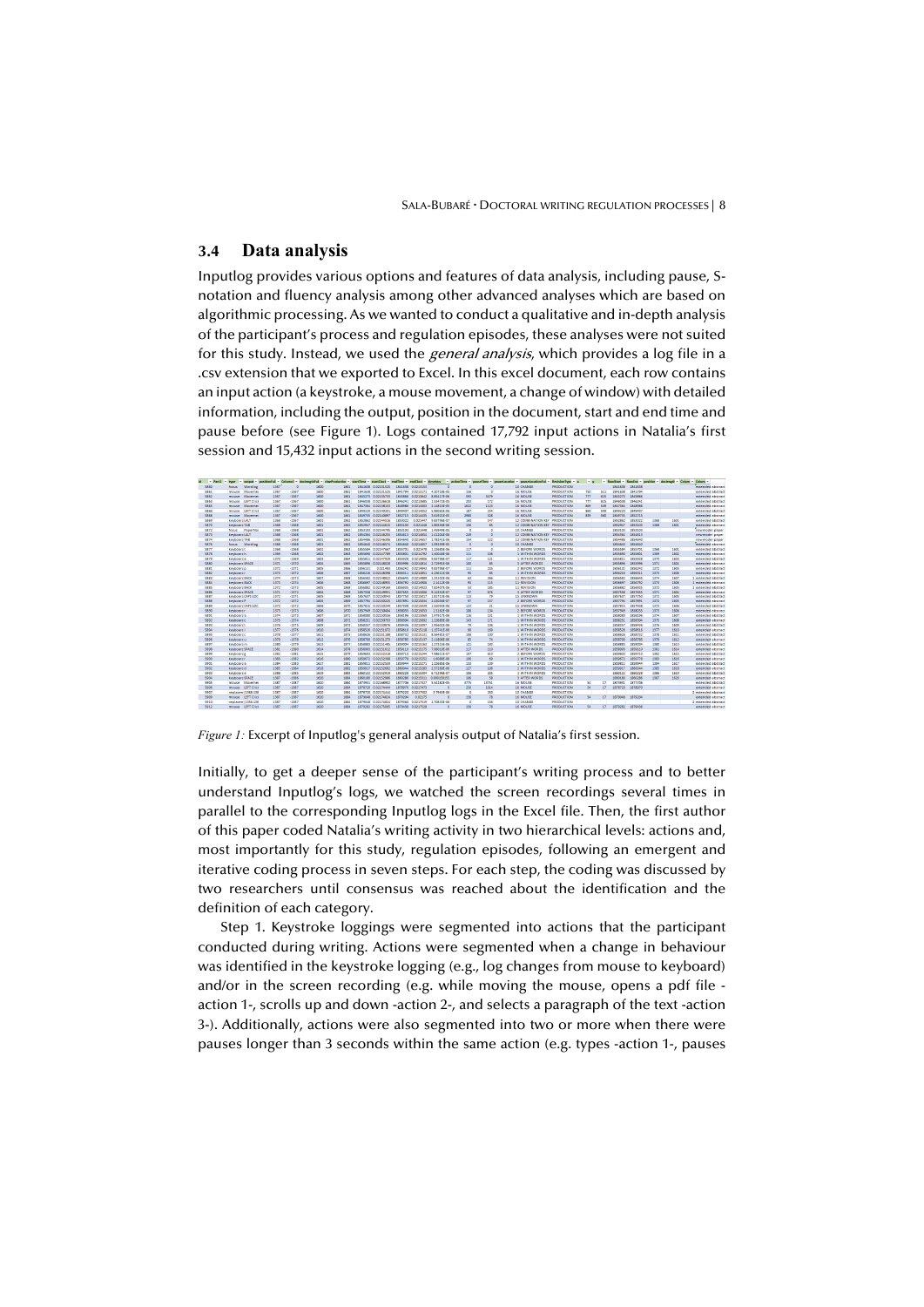for four seconds, types -action 2.). An action finished when the writer shifted to another action.

Step 2. Segmented actions were emergently coded based on Natalia's behaviour (e.g. source shifting, pasting text or looking for a document) combining the keystroke loggings and screen recordings data. Since the focus of the analysis is on the Regulation Episodes, in Appendix C we provide only a non-comprehensive list of actions for illustrative purposes.

Step 3. We grouped strings of actions addressing the same aim or challenge into *Regulation Episodes*, the actions that writers implement to solve a problem – a difficulty or challenge identified during the writing process (Iñesta & Castelló, 2012; Zanotto, Monereo, & Castelló, 2011). As it is challenge-oriented, actions are always taken in context and, as such, the analysis not only considers writers' behaviour, but also the content and context of the actions and the text (e.g., a regulation episode aimed at clarifying the aims of the study). Notably, the same type of action could serve for different types of episodes. Instances in which there was no sign of regulation were coded as Production Episodes.

Step 4. Production and Regulation episodes were coded for two dimensions: a) type of episode, that is, what the writer did and aimed at in each episode; and b) section of the text involved in each episode; that is, which part of their prospective RA they were writing about in each episode: *title, introduction, objectives, method,* results and discussion. In addition, the episodes involving two or more sections were coded as *global*, while those performed in the sources were coded as *source*. Frequency and duration of the types and sections of the episodes were calculated.

Step 5. All discursive data (initial questionnaire, writing logs and feedback discussion) were gathered in a participant file and coded to identify Natalia's reported problems and challenges in each instrument (e.g., questions 1 and 7 in the initial questionnaire regarding their feelings towards writing, or the questions about the problems faced during the session in the post-writing log).

Step 6. Researchers linked the challenges and problems to the episodes identified not only to account for the quantitative data but also and most importantly to fully understand their goals and perceptions.

Step 7. Finally, we analysed and compared both drafts to identify the changes introduced in the second writing session and assess whether, and to what extent, the issues raised in the feedback session had been addressed and solved. A qualitative assessment of the final version of each draft was conducted since texts, in terms of the content and the changes introduced, are essential in our analysis as they are intrinsic to the unit of analysis.

The entire analysis took the context of episodes into account; thus, all information available of the individual writer available from outside and inside the process was taken into account. We created charts and graphics to visualize the writing process in each session.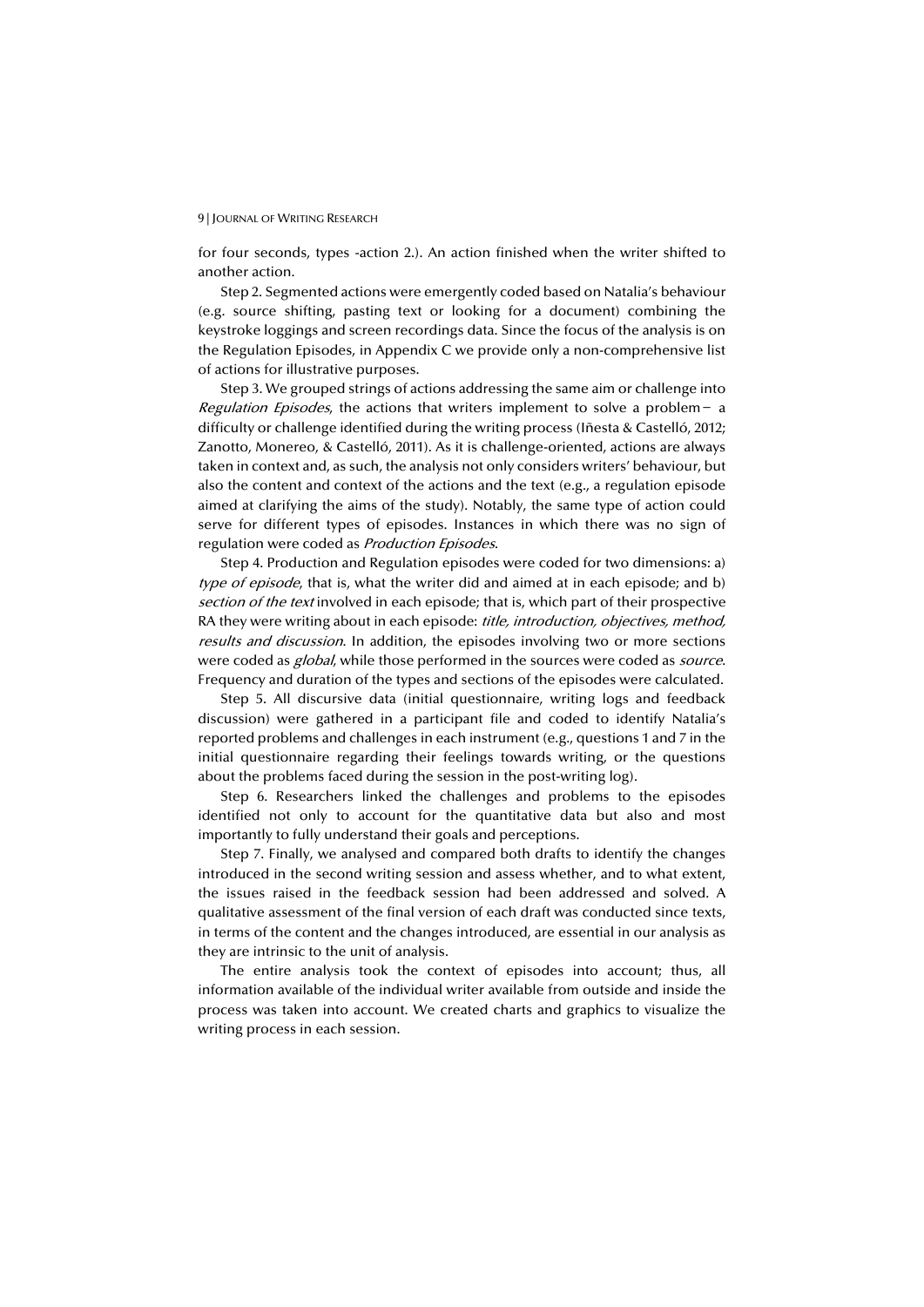## **4. Results**

Table 1 provides a description of all the types of Regulation Episodes that were identified in the analysis, as well as the Production Episodes.

*Table 1.* Types of episodes and definition

| Types of Episodes     | Description                                                   |
|-----------------------|---------------------------------------------------------------|
| 1. PRODUCTION         | Linear production, where no regulation processes can be       |
|                       | observed.                                                     |
| 2. REGULATION         | Adjustments and changes in the activity (regulation) are      |
|                       | observed.                                                     |
| 2.1 Sources           | Looking for, searching within, or reading sources (either own |
|                       | texts, others' papers, etc.).                                 |
| 2. 2 Editing          | Surface-level revisions, such as correcting grammar and       |
|                       | spelling mistakes and adjusting format.                       |
| 2.2 Revision          | Deep-level revisions that affect the meaning of a word,       |
|                       | sentence or paragraph. They involve substituting and adding   |
|                       | information.                                                  |
| 2.4 Reading           | Reading the text written so far <sup>*</sup> .                |
| 2.5 Deleting          | Eliminating parts of the text (words, sentences, paragraphs)  |
|                       | or undoing, without any addition of information. When         |
|                       | writers delete and add new information, the episodes fall     |
|                       | into the 'revision' category.                                 |
| 2.6 Recursive         | Revising the text while it is being produced, that is,        |
| reformulations of the | immediate and recursive revisions at the sentence being       |
| intended text (RRIT)  | written/point of inscription.                                 |

*\*Note*: episodes were coded as reading using the screen recordings under two circumstances: when the mouse pointer moved along the text lines in a linear way, and when the writer spent some time slowly scrolling down the text.

A first result has to do with the emergence of a particular type of writing episode, which we called a Production Episode (PE). Such episodes are aimed at linear text production, without any evidence of regulation processes (see Table 1). By contrast, we identified six different types of Regulation Episodes (RE). The first five of these included aims such as looking for sources, editing, revising, reading the written text or *deleting* some of its parts. It is worth highlighting, however, the emergence of the final type of episode, the Recursive Reformulation of the Intended Text (RRIT). This episode is somewhere in between production and revision episodes and is generally aimed at producing text, although the writing process is not as fluent as in production episodes. Rather, the writer revises at the word or sentence level shortly after writing them, similar to what Lindgren and Sullivan (2006) called revisions at the point of transcription or point of utterance. The difference is that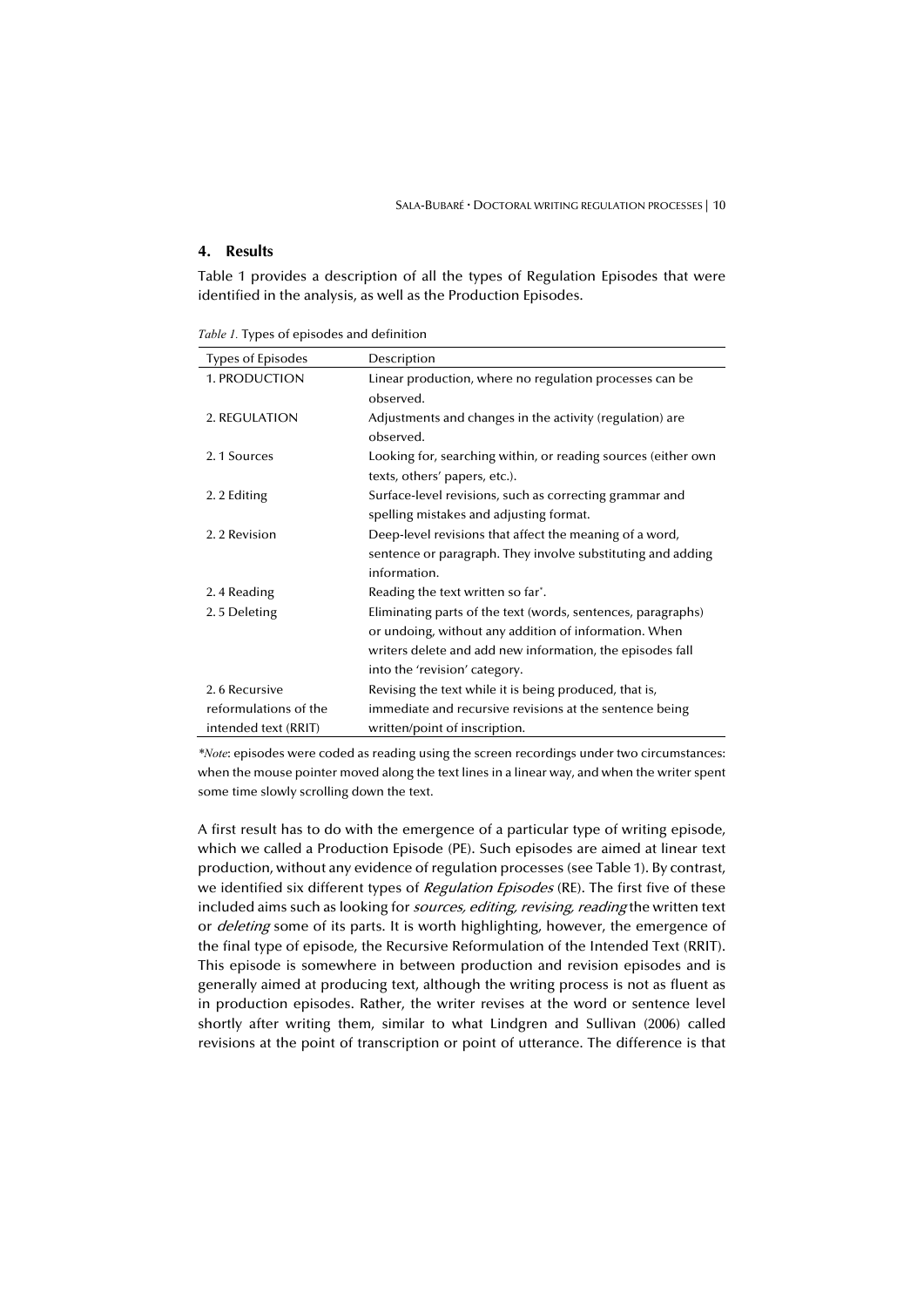these authors emphasize the revision behaviour, while the RRIT episode includes both the production and the immediate and recursive revisions of such production. This type of episode is evidence of the complexity of research writing and can only be identified using synchronous instruments, such as keystroke logging and screen captures.

In the following three subsections, we report the results of the analysis of Natalia's writing process. We provide methodological notes and comments to highlight the utility and contribution of the methods used. First, we describe in detail her writing process in the first writing session, the episodes identified in the analysis, the challenges she mentioned and the relationship between challenges and episodes. Detail of the feedback she received on her first draft is then presented to facilitate the understanding of the process she followed in the second session, which is presented afterwards following a similar order.

### **4.1 First session**

#### **Overall writing session development**

Globally, a big part of the session was devoted to alternating *sources* and production episodes. Production episodes were the longest type of episode and accounted for 50% of the time (see Table 2).

Sources episodes were the most frequent and prevalent among the regulation episodes, which resonates with the challenge Natalia mentioned about adapting previous texts to the idea she had of this new article. Episodes of *revision* were quite frequent, but short, whereas *editing* episodes were rare. The other types of episodes (*RRIT, reading* and *deleting*) accounted for less than 2.3% of the session.

In relation to the text sections development, Natalia progressed quite linearly through the various sections of a prototypical research article, with a few instances of recursivity, identified thanks to the combination of the screen recording and keystroke loggings.

Figure 2 shows the distribution of Natalia's episodes in the first writing session. The X axes represent time, whereas the Y axes represent the type of episodes (the top half of the figure) and the sections of the text (the lower half of the figure). Together, the two parts show what Natalia's focus was at any given moment of the writing session: what she did, and when she did it in the process, what preceded and what followed. This provides crucial context to interpret episodes and Natalia's struggles with certain parts of the text. The same information is depicted in Figure 3, which specifically highlights recursivity in Natalia's writing process.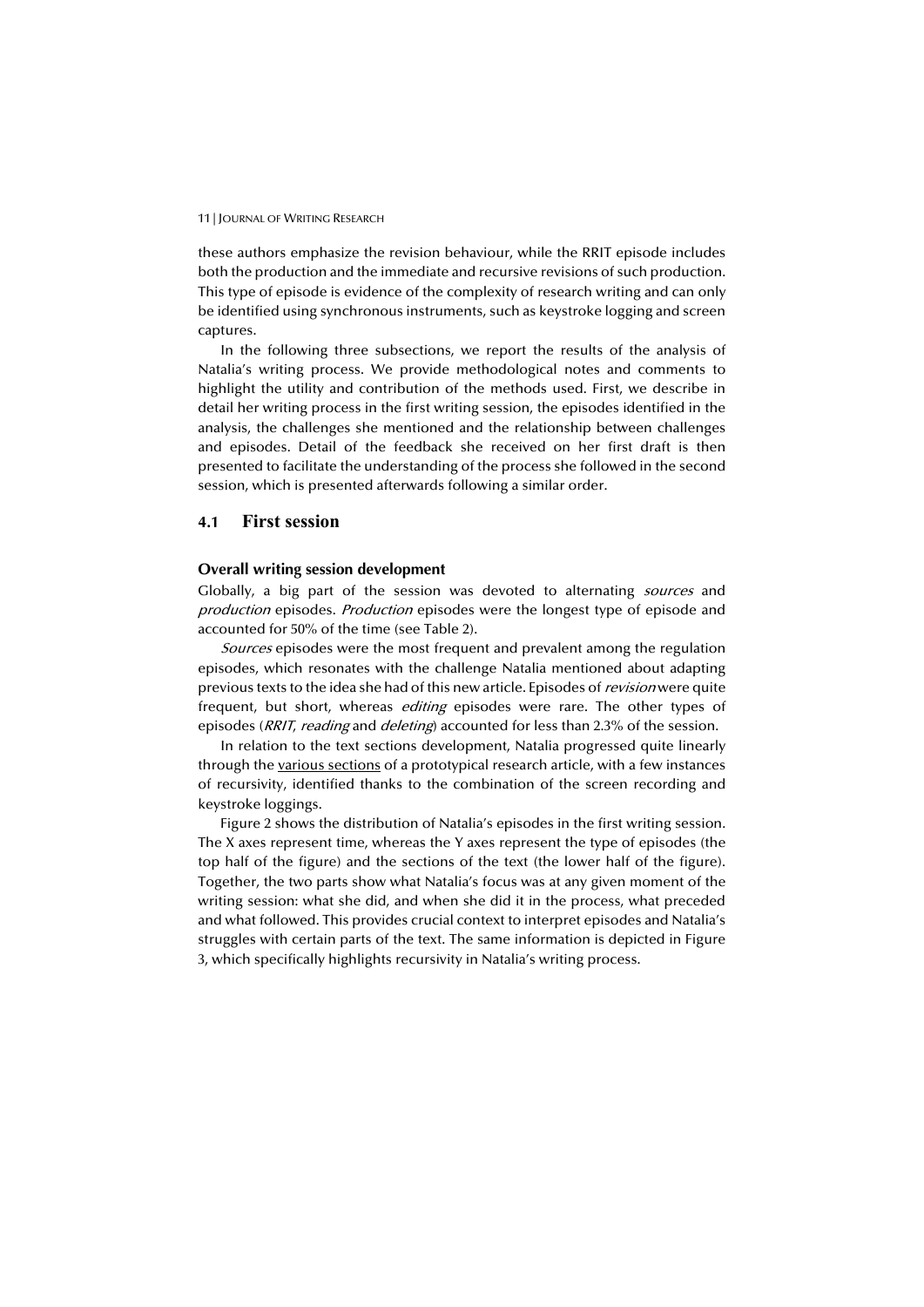|             |                   |                |      | Duration  |      | Mean     |
|-------------|-------------------|----------------|------|-----------|------|----------|
|             |                   | N              | $\%$ | (h:mm:ss) | $\%$ | duration |
|             | <b>PRODUCTION</b> | 35             | 38.0 | 50:21     | 50.1 | 1:26     |
| Types of    | <b>REGULATION</b> | 57             | 62.0 | 50:09     | 49.9 | 0:53     |
| episodes    | Source            | 29             | 31.5 | 32:20     | 32.2 | 1:07     |
|             | Editing           | 6              | 6.5  | 06:34     | 6.5  | 1:06     |
|             | Revision          | 11             | 12.0 | 05:22     | 5.3  | 0:29     |
|             | Reading           | $\overline{2}$ | 2.2  | 01:37     | 1.6  | 0:49     |
|             | Deleting          | 7              | 7.6  | 02:05     | 2.1  | 0:18     |
|             | RRIT*             | $\overline{2}$ | 2.2  | 02:11     | 2.2  | 1:06     |
|             | <b>TOTAL</b>      | 92             | 100  | 1:40:30   | 100  | 1:06     |
|             | Title             | 4              | 4.3  | 01:42     | 1.7  | 0:25     |
| Sections of | Introduction      | 5              | 5.4  | 05:57     | 5.9  | 1:11     |
| the text    | Objectives        | 24             | 26.1 | 14:55     | 14.8 | 0:37     |
|             | Method            | 31             | 33.7 | 41:29     | 41.3 | 1:20     |
|             | Results           | 9              | 9.8  | 09:40     | 9.6  | 1:04     |
|             | Discussion        | 10             | 10.9 | 08:22     | 8.3  | 0:50     |
|             | Text              | 3              | 3.3  | 06:06     | 6.1  | 2:02     |
|             | Sources           | 6              | 6.5  | 12:19     | 12.3 | 2:03     |
|             | <b>TOTAL</b>      | 92             | 100  | 1:40:30   | 100  | 01:06    |

*Table 2.* Frequency and duration of episodes by type and section of the text in Natalia's first session

*\** RRIT = Recursive Reformulation of the Intended Text.

## **Challenges**

During this first session, Natalia reported four challenges in the writing log and the initial questionnaire: (1) finding the way to write in her own words, (2) using and adapting previous texts of her thesis to meet the idea she had for the current article, (3) synthesising all the information she had about the study and her thesis, and (4) writing fluently and correctly in English. Adapting previous texts for the present article (challenge 1) was not only a challenge and but was also the objective Natalia reported in the writing log for the first writing session (see Appendix B).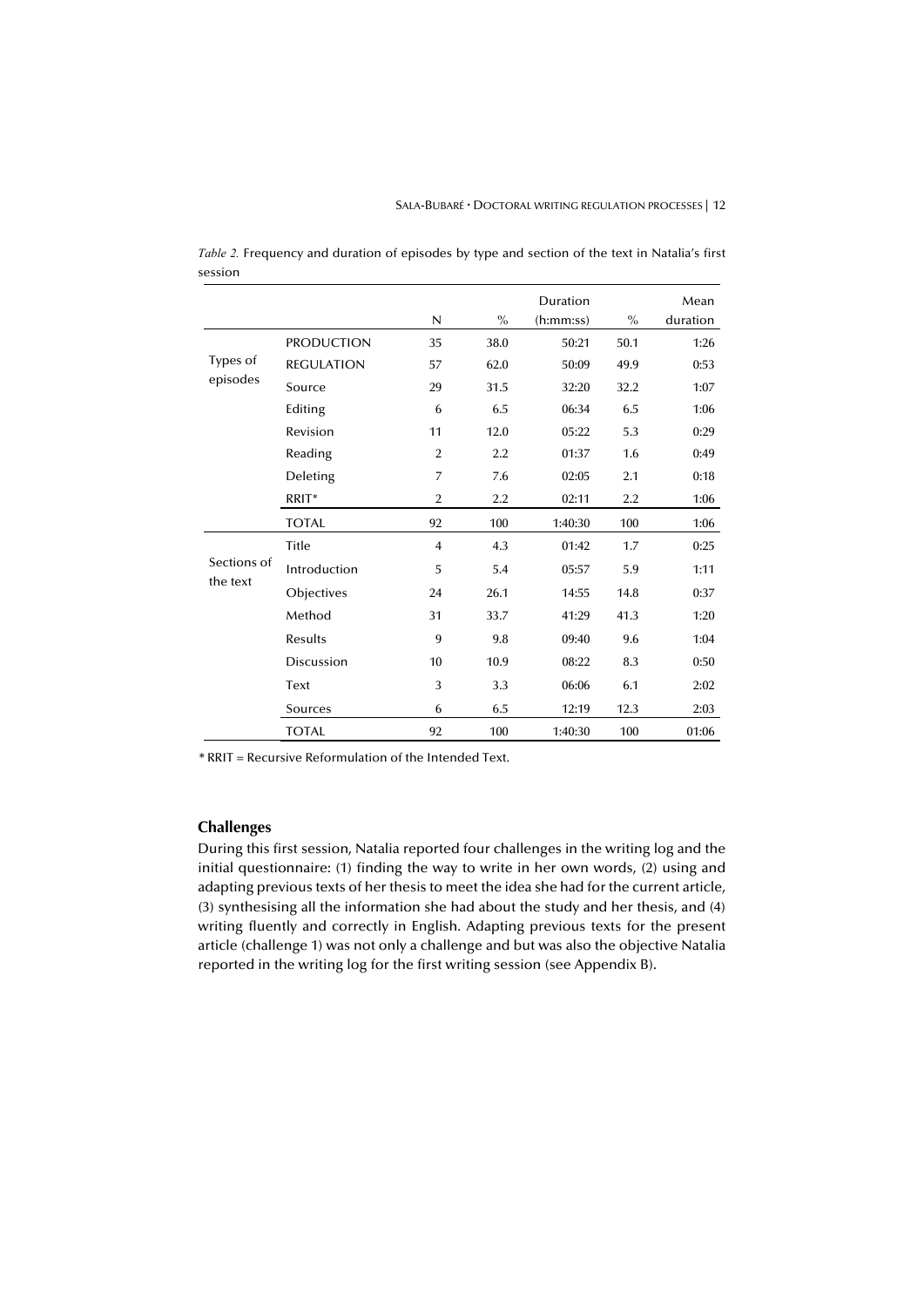# RRIT DELETING READING REVISION EDITING **SOURCE** PRODUCTION



GLOBAL DISCUSSION RESULTS METHOD OBJECTIVES INTRO. TITLE SOURCE



0 20' 40' 1h 1h  $20'$  1h 1h  $20'$  1h 40



Figure 3: Instances of higher recursivity during Natalia's first writing session. \* RRIT = Recursive Reformulation of the Intended Text.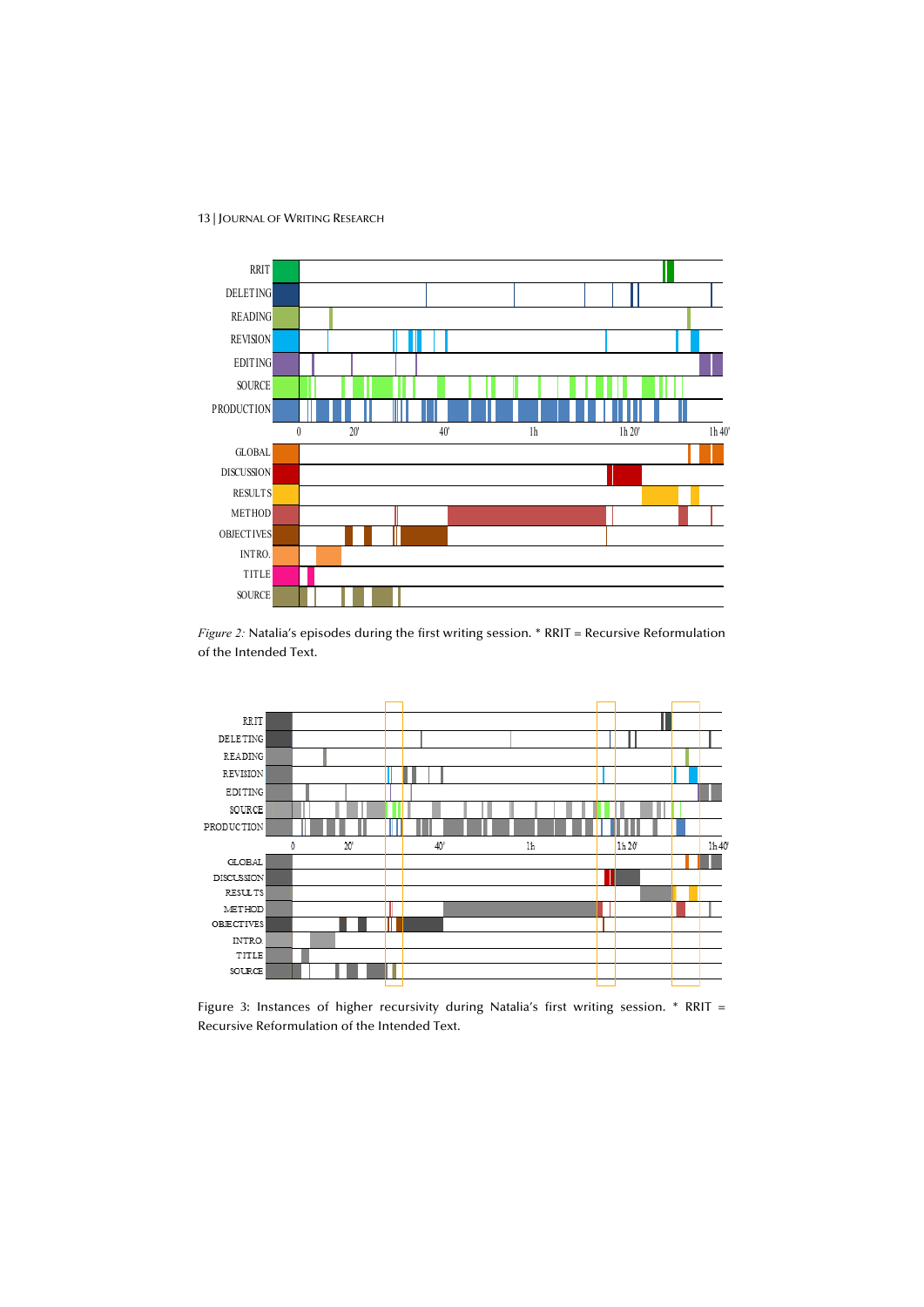## **Writing processes and text development: Relationship between episodes and challenges**

Only regulation episodes were linked to the challenges, as displayed in Table 3. Even though production episodes could also be related to specific challenges, this relationship was impossible to identify as there are no signs of struggle within these episodes. In the description of the writing process, the names of the types of episodes are written in italics and the sections are underlined to make the explanation easier to follow. In brackets, we mention the number of the challenge listed in Table 3.

*Table 3.* Natalia's challenges in the first writing session and her attempts to solve them

| Challenges                        | Source           | Regulation episodes aimed at solving<br>challenges |
|-----------------------------------|------------------|----------------------------------------------------|
| Writing in her own<br>words.      | Questionnaire    | Recursive Reformulation of Intended Text<br>(RRIT) |
|                                   |                  | Creating new text.                                 |
| Adapting texts of her             | Log <sub>1</sub> | Deleting / Sources                                 |
| own to the concept she            |                  | Excluding (omitting or deleting after              |
| had of the article.               |                  | inserting) information from the sources.           |
|                                   |                  | Revision                                           |
|                                   |                  | Revising the text written so far.                  |
| Synthesising the                  | Log <sub>1</sub> | Deleting / Sources                                 |
| information.                      |                  | Excluding (omitting or deleting after              |
|                                   |                  | inserting) information from the sources.           |
| Writing in English <sup>*</sup> . | Log <sub>1</sub> | Editing                                            |
|                                   |                  | Correcting spelling mistakes                       |

\*Although all her writing was in English, Natalia described this challenge in terms of writing fluency and, especially, vocabulary and grammar.

Natalia devoted 1 hour and 42 minutes to writing a first draft, in which we identified 92 episodes. As displayed in Figure 2, Natalia started with a blank page and first wrote the title, introduction, and objectives, using a combination of *production* and sources episodes, with minor *editing* and *revision* episodes in between. She then moved on to the method, but when she started *producing* text - mainly copying what she had in the sources (as seen thanks to the screen recording) - she had to go back to the objectives a few times to revise them, and then stayed in the objectives, *producing*, *deleting*, and especially *revising* the objectives she had previously written. This part of the session seemed to be aimed at producing text while *adapting it to the new article* (challenge 2 in Table 3). This seemed particularly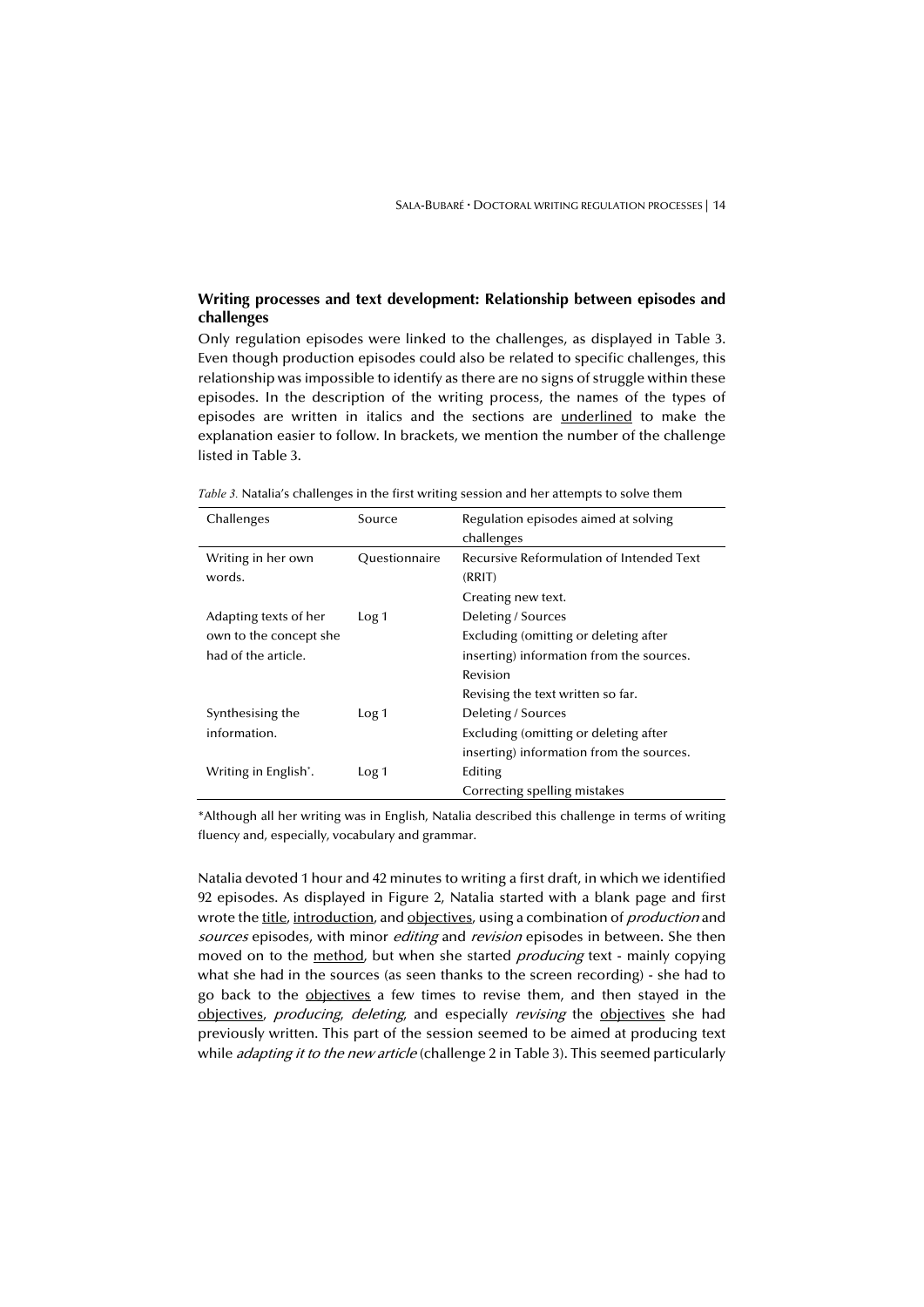challenging in writing the objectives, because for this section she repeatedly consulted the sources and chose which information to include and which to leave out of the new text. Although she initially copied the ones she had in the sources, she had to revise them afterwards to adapt them to the new text, in one of the few instances of recursivity observed during the first session (depicted in Figure 3). In this part of the session, the struggle between the new and former text and objectives that Natalia described in the writing log was evident in her writing process.

Then, around minute 37 and until 1h 25min (see Figure 2), Natalia composed the method section of her paper by alternating *production* with *sources* episodes. The screen recording showed that she mostly selected and transcribed parts of the methods she had in the other texts, with minimal adaptations or changes. The only exceptions were four *deleting* episodes (two when writing the method). Regulation episodes (both *sources* and *deleting*) involved deciding what information to include and exclude in the new paper and synthesising the information (challenge 3), as well as adapting text to the new article (challenge 2). In this part of the session, Natalia's intentions (especially regarding the 'adaptation' challenge) were not so evident when observing her process as there were fewer revision episodes. However, her description in the writing log helped us interpret her process.

She then moved to the discussion, skipping the results, again alternating production with sources episodes, with a short instance of recursivity among the discussion, the method, and the objectives (see Figure 3) to briefly *revise* and *delete* information in these sections. Again, these episodes were aimed at adapting the text to the new article (challenge 2).

At the end of the session, she focused on the results section, which she had skipped earlier. This part of the session looks quite different. Instead of production episodes, Natalia performed *recursive reformulation of the intended text* (RRIT) episodes, the only two of this type in the whole session. Unlike for the other sections, the only source Natalia had available to write the results was a diagram of the main results of the study. She thus had to find her own words to write this section instead of relying so much on the sources, which she said in the initial questionnaire was a challenge for her (challenge 1). The combination of the screen recording and the initial questionnaire were crucial to interpret this part of the session, as we were able to observe the content of the sources and understand what the underlying challenge was.

After the results, she briefly went back to the method section to add information about the analysis related to the results she had just written, and then revised the constructs and measures of the study in the results section. This was the third and last instance of recursivity observed during Natalia's first revision. After this revision, she screened the text from top to bottom, making some minor editing for typos and spelling errors (challenge 4 about writing in English), and one significant change in the method section, where she *deleted* a sentence about data analysis.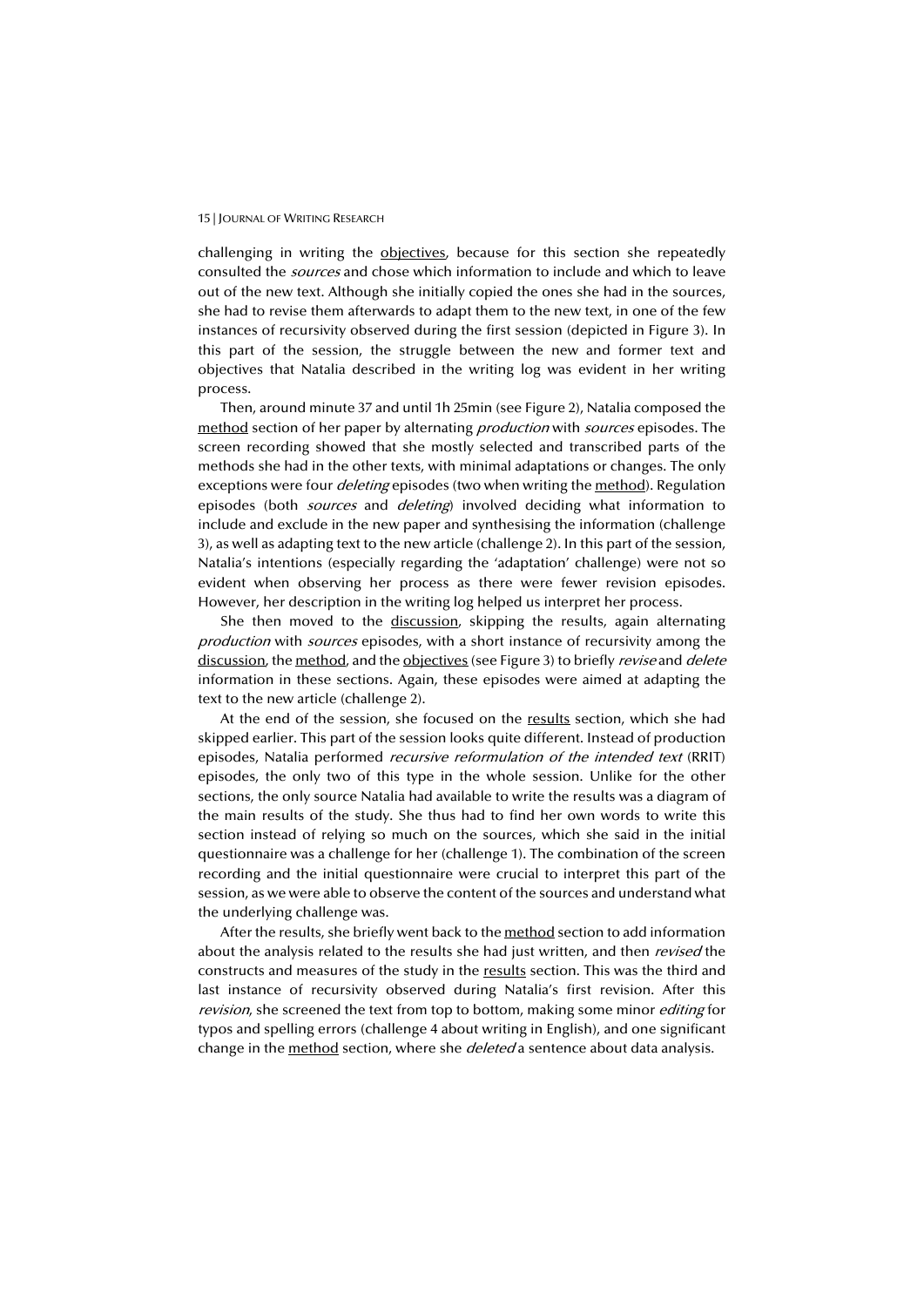## **4.2 Feedback**

The week after, in the feedback session, workshop participants discussed Natalia's text. Table 4 shows the issues raised and the connection with the challenges Natalia mentioned in the first writing session. Although participants raised many issues, most were connected to the challenges Natalia mentioned in her writing log and questionnaire. They raised concerns about the unclear role of the theory used in the study, and whether it was important or used in the analysis (challenge 7). Natalia explained that the theory was central to her thesis, but not so much to this study and she was struggling to distinguish this paper from other texts in her thesis (challenge 2). This challenge was connected to the need to clarify the focus of the paper and reduce the number of objectives (challenge 6). Natalia's peers also suggested making her authorial voice stronger (challenge 5), by writing in her own words (challenge 1) and also reducing the method section, especially the description of the instrument (challenge 8), which, in turn, was connected to the challenge of synthesising the information that Natalia mentioned in the writing logs (challenge 3). She admitted being aware that this section was too long, but said she focused on that because she had a clearer picture of the method than the rest of the paper. Since the aim of the study was not clear yet, neither was the gap, which was missing from the text (challenge 10). Natalia's peers also asked her to provide a clear justification of the context and participants of the study (challenge 11) and more information about the analysis conducted and the software used (challenge 13).

Finally, participants also raised a few comments regarding formal aspects: the need to revise the spelling and grammar (challenge 9), which was connected to Natalia's challenge of writing in English (challenge 4) and the lack of citations to support the statements (challenge 12), especially in the introduction.

| Challenges                        | Feedback comments                                      |
|-----------------------------------|--------------------------------------------------------|
| (1) Writing in her own words.     | Making author's voice stronger in the text, especially |
|                                   | by reducing method section.                            |
| (2) Adapting texts of her own to  | Too many objectives, lack of clear focus.              |
| the concept she had of the        | Clarifying the role theory plays in the study.         |
| article.                          |                                                        |
| (3) Synthesising the information. | Reducing the description of the instrument.            |
| (4) Writing in English.           | Correcting spelling and grammar mistakes.              |
| No mention                        | Lack of gap in the literature.                         |
| No mention                        | Justifying the selection of the context and            |
|                                   | participants.                                          |
| No mention                        | Lack of necessary citations.                           |
| No mention                        | Providing more information about the analysis.         |

*Table 4.* Relationship between challenges mentioned by Natalia and the feedback comments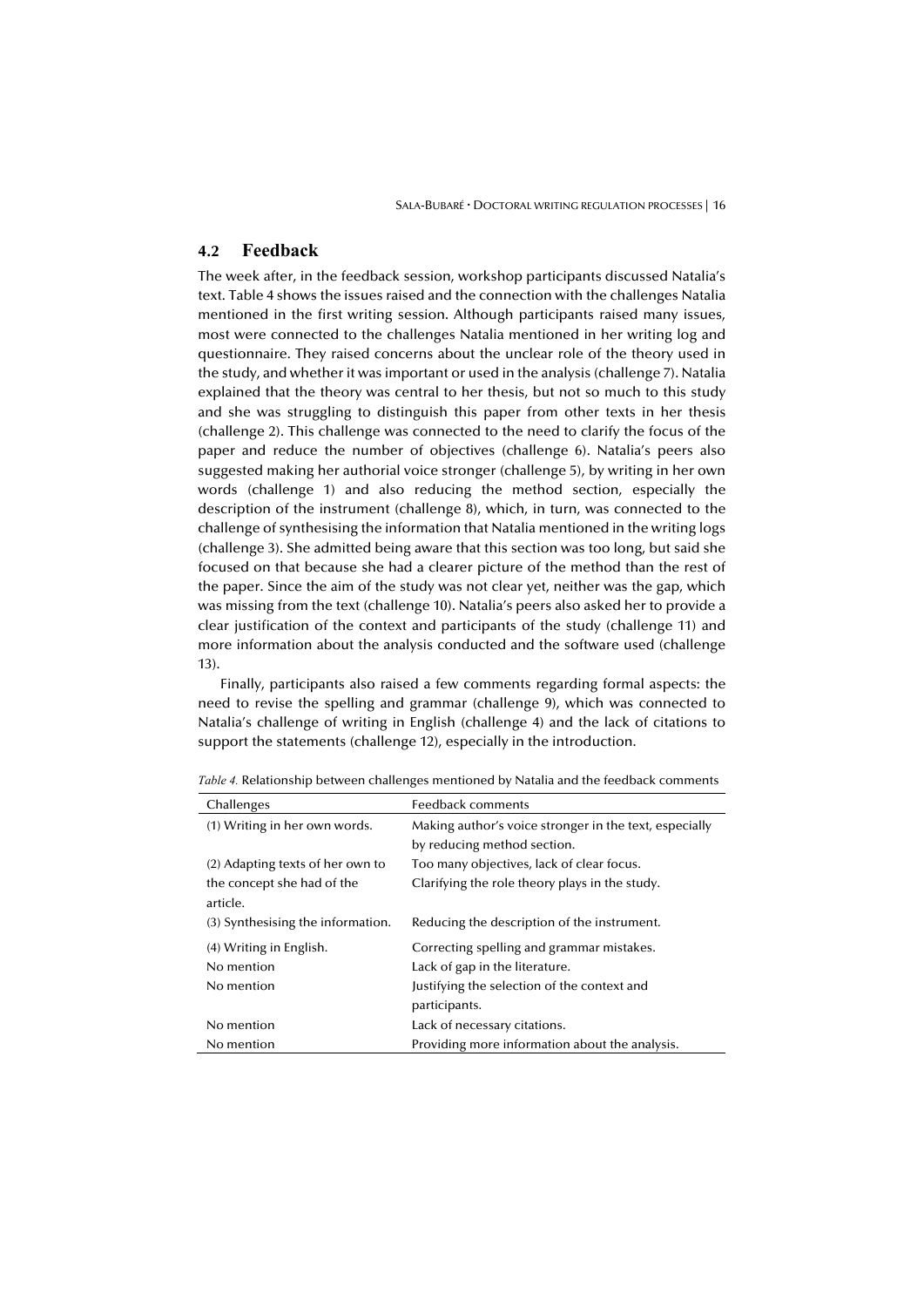## **4.3 Second session**

## **Overall writing session development**

In the second writing session, Natalia aimed at revising the text to apply modifications and improve text coherence and cohesion. The session lasted one hour and one minute. It contained 47 episodes and presents a very different distribution of episodes types than the first one (see Figures 4 and 5). The writing process was still quite linear with respect to the sections, although Natalia paid far more attention to the global level. She proceeded by solving the feedback comments one by one. Globally, Regulation episodes were more prevalent in this second session than in the previous one (see Table 5), especially those of *reading*, editing and revision.

*Table 5.* Frequency and duration of episodes by type and section of the text in Natalia's second session.

|                         |                   |                |      | Duration  |      | Mean     |
|-------------------------|-------------------|----------------|------|-----------|------|----------|
|                         |                   | N              | $\%$ | (h:mm:ss) | $\%$ | duration |
|                         | <b>PRODUCTION</b> | 5              | 10.6 | 08:28     | 14.9 | 1:42     |
| Types of<br>episodes    | <b>REGULATION</b> | 42             | 89.4 | 48:17     | 85.1 | 1:09     |
|                         | Source            | 3              | 6.4  | 05:27     | 9.6  | 1:49     |
|                         | Editing           | 3              | 6.4  | 11:49     | 20.8 | 3:56     |
|                         | Revision          | 15             | 31.9 | 10:36     | 18.7 | 0:42     |
|                         | Reading           | 8              | 17.0 | 12:06     | 21.3 | 1:31     |
|                         | Deleting          | 11             | 23.4 | 03:36     | 6.3  | 0:20     |
|                         | RRIT*             | $\overline{2}$ | 4.3  | 04:43     | 8.3  | 2:22     |
|                         | <b>TOTAL</b>      | 47             | 100  | 56:45     | 100  | 1:12     |
|                         | Title             | $\overline{2}$ | 4.3  | 00:21     | 0.6  | 0:11     |
| Sections of<br>the text | Introduction      | 9              | 19.1 | 09:15     | 16.3 | 1:02     |
|                         | Objectives        | 7              | 14.9 | 04:46     | 8.4  | 0:41     |
|                         | Method            | 17             | 36.2 | 10:32     | 18.6 | 0:37     |
|                         | Results           | $\overline{2}$ | 4.3  | 00:45     | 1.3  | 0:23     |
|                         | <b>Discussion</b> | 3              | 6.4  | 02:36     | 4.6  | 0:52     |
|                         | Text              | $\overline{4}$ | 8.5  | 23:03     | 40.6 | 5:46     |
|                         | Sources           | 3              | 6.4  | 05:27     | 9.6  | 1:49     |
|                         | <b>TOTAL</b>      | 47             | 100  | 56:45     | 100  | 1:12     |

\*RRIT = Recursive Reformulation of the Intended Text.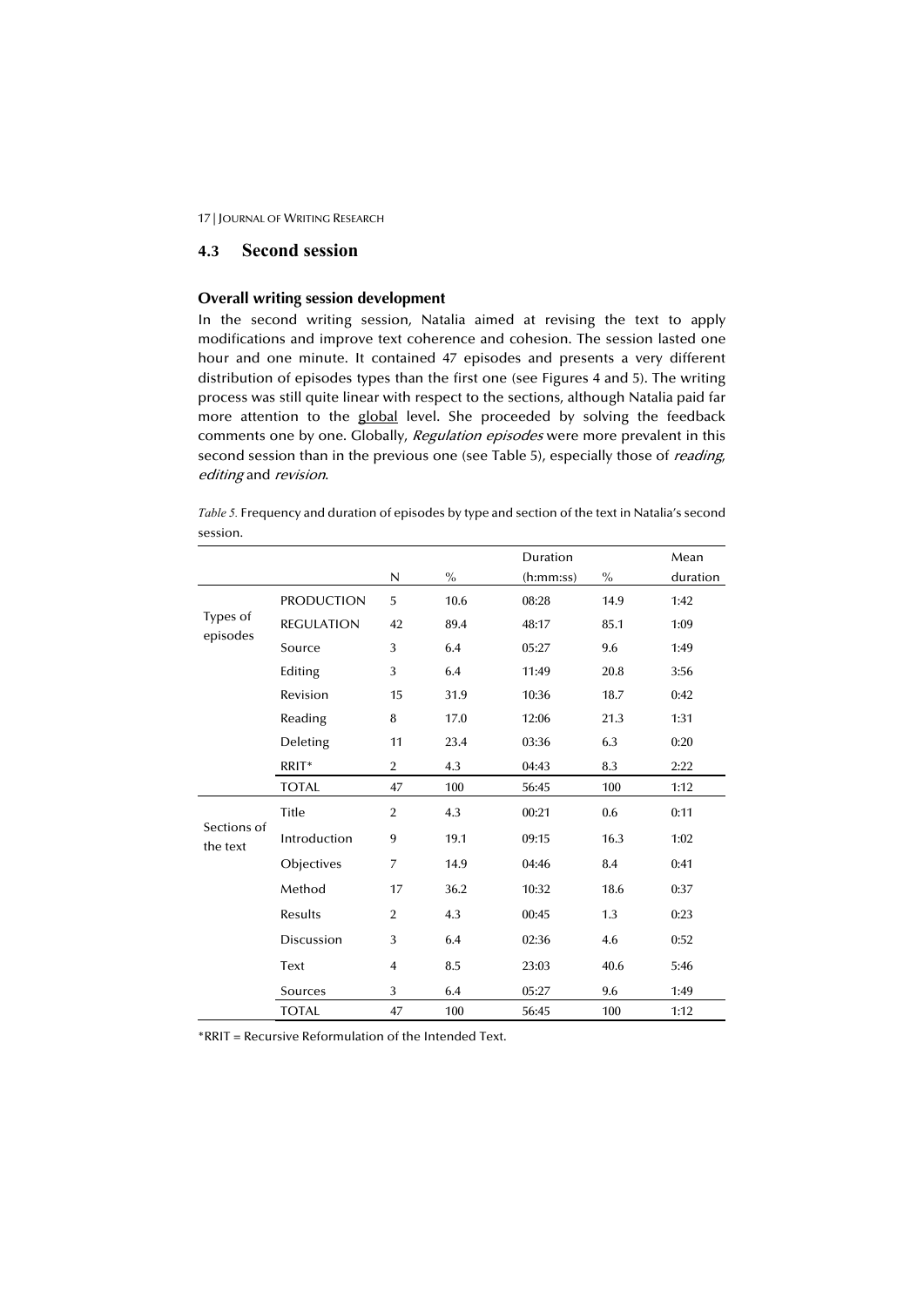Natalia again spent most of her time on the method section, but episodes in this section were now devoted to reading ( $n = 6$ ), revising ( $n = 4$ ) and deleting ( $n = 4$ ) information instead of sources and production.

## **Challenges**

For this second session, Natalia reported again that synthesising the information and writing fluently in English were major challenges, and that she aimed at addressing the comments provided by her peers and workshop facilitators (the complete list of challenges is depicted in Table 6).

### **Writing processes and text development: Relationship between episodes and challenges.**

As depicted in Figure 4, at the beginning of the session, like in the first one, Natalia spent some time in the sources and then started switching between the introduction and the global level mostly to revise her paper, especially focusing on the description and role of the theory (challenge 2 and 7) and the lack of citations (challenge 12). She then revised the text to delete synonyms (challenge 4). During this part of the session, we observed two instances of recursivity among the title, introduction and global level (see Figure 5). These instances were brief and involved different types of episodes. Around minute 20, Natalia moved to the objectives and the method. Revision and deleting episodes were alternated frequently, first to reduce the number and scope of the objectives (challenge 2 and 6) and later to synthesise the information about the instrument (challenge 3 and 8). She then performed two episodes of RRIT, aimed at adapting the method to this new article (challenge 2) and including information about the data analysis (challenge 13). After that, she spent a couple of minutes *producing* text to provide some information about the theory in the discussion (challenge 2 and 7). During the last 20 minutes, Natalia worked at the global level again, as she went through the text from start to end looking for and correcting spelling and grammar errors (challenge 4 and 9), and then *reading* the whole text again without changing anything.

Natalia's draft was 940 words long, 122 words shorter than the first draft. Text analysis showed that she extended and revised the introduction to provide information and citations about the role of the theory, justify the study and define the gap of the study. These revisions improved the first part of the text, where she made some general claims about the topic and the theory and the (reduced and revised) objectives, which clarified the focus of the paper. The synthesis and revision of the instrument and procedure provided clarity to the method and made Natalia's authorial voice stronger. Voice was also introduced using the pronoun  $^{\prime}$ we<sup> $^{\prime}$ 5.</sup>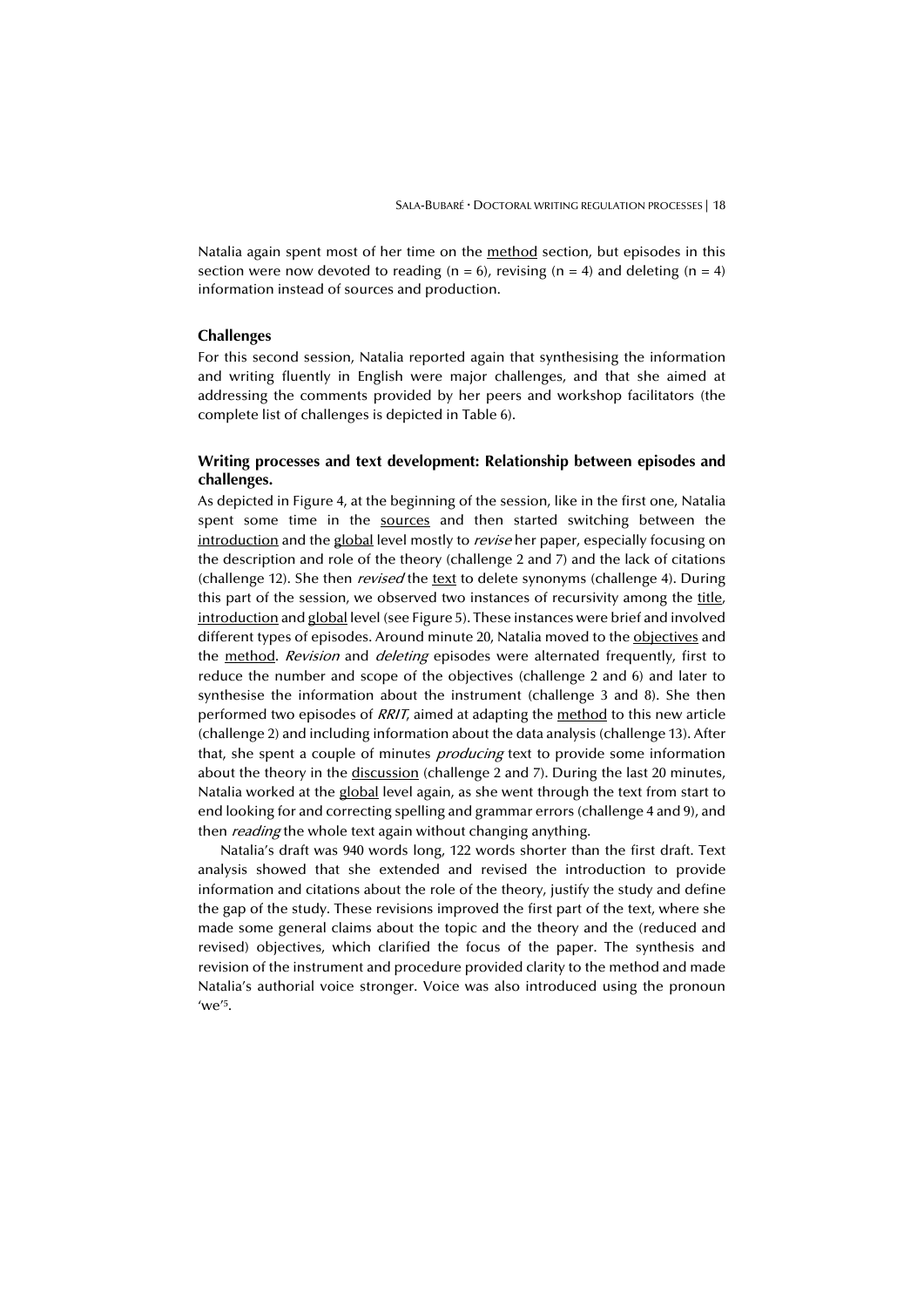19 | JOURNAL OF WRITING RESEARCH



*Figure 4:* Natalia's episodes during the second writing session. \* RRIT = Recursive Reformulation of the Intended Text.



*Figure 5:* Instances of higher recursivity during Natalia's second writing session. \* RRIT = Recursive Reformulation of the Intended Text.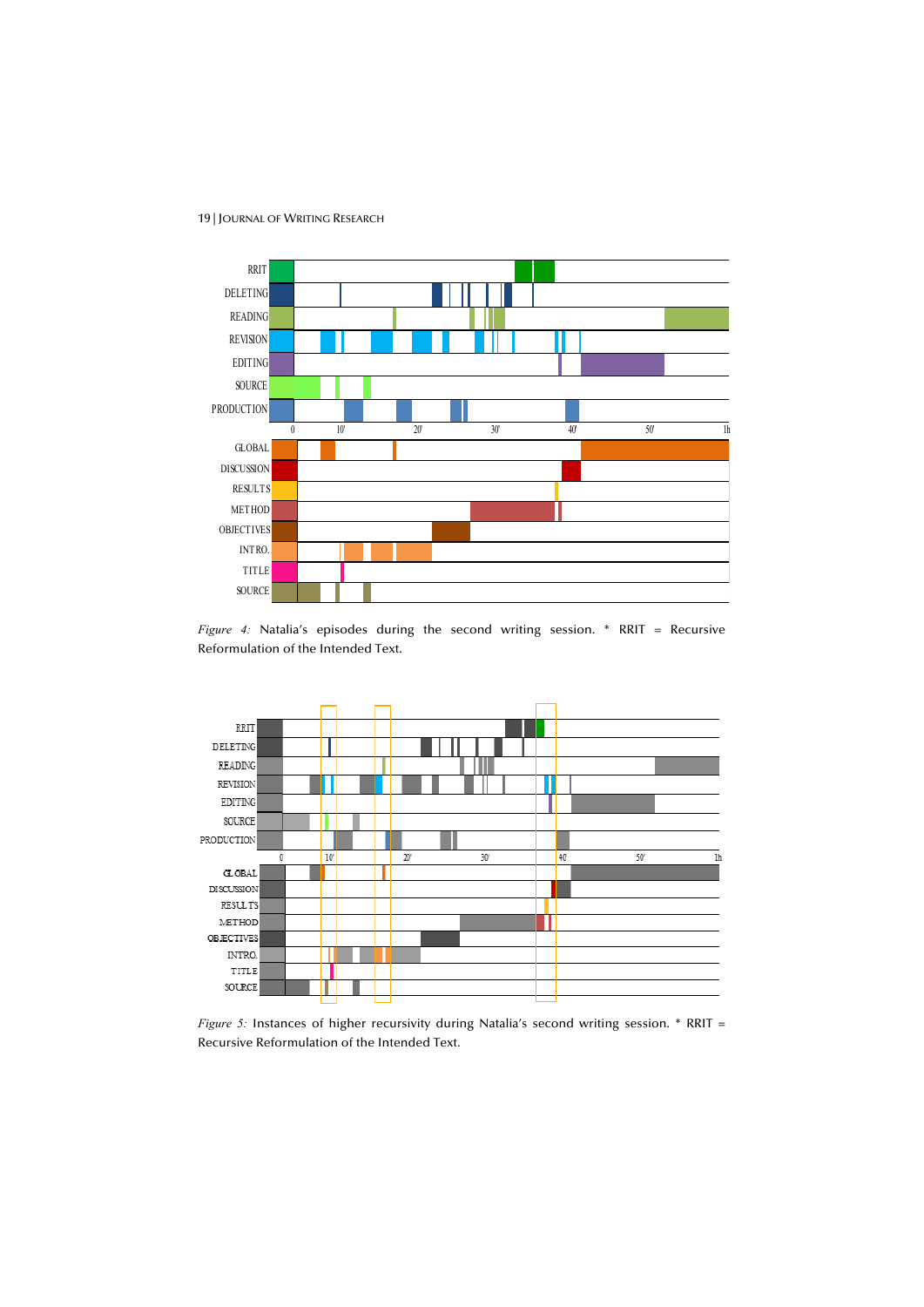That said, the text analysis revealed that Natalia's voice was still missing with regard to the dialogue with other authors, both in the introduction and the discussion, with the latter only reflecting about the contribution of the study and the theory. Despite her efforts, the role of the theory was still unclear due to lack of connection with the method and results.

Overall, during this session, each episode addressed one issue raised in the feedback session, especially those related to the challenges she mentioned in the first session. New issues raised by Natalia's peers, such as the lack of a clear research gap and citations received less attention, and very few episodes aimed at further developing or revising other aspects of the text. As we can see in Table 6, the variety of attempted solutions and the type of episodes linked to each problem were higher than in the first session, especially in relation to the adaptation of the text (challenge 2). Moreover, in this session *revision* and *deleting* episodes were aimed at solving not just one but various challenges.

#### **5. Discussion**

In this study, we explored the writing regulation processes of Natalia using an innovative and ecological methodology. The methodology combined synchronous (screen recordings and keystroke loggings) and asynchronous instruments (writing logs, questionnaire and texts) to collect data about Natalia's writing process and products, and about her actions and perceptions. All data were analysed together and in context. We argue that this approach provides a much deeper understanding of the complex writing processes involved in research and doctoral writing (Castelló, et al., 2013; Chang & Schleppegrell, 2016; Cotterall, 2013) and helps us unpick why, when, and how writing challenges are addressed and, in some cases, solved.

The analysis provided evidence of regulation taking place at all the textual levels and throughout the writing session (Ferrari, et al., 1998; Hadwin & Oshige, 2011; van den Bergh, et al., 2016) and we were able to connect these processes to the writer's aims and perceived challenges. In the first writing session, the triangulation of the observation of Natalia's writing processes and her perceptions allowed us to understand that the identified pattern of production-source-production was aimed at producing a rough first draft of the text based on the sources. The analysis showed that she regulated her writing process to adapt the text, especially by selecting information and modifying the objectives of her paper. Her activity in this first session was frequently aimed at knowledge telling (Baaijen & Galbraith, 2018; Bereiter & Scardamalia, 1987; Lonka, et al., 2014), with fewer instances aimed at knowledge transforming. Moreover, the analysis of the moment-by-moment creation of the text (done by combining screen recording and keystroke loggings) allowed us to identify several instances of recursivity, in which Natalia diverted from the linear production of her text, and to explore whether they were merely a shift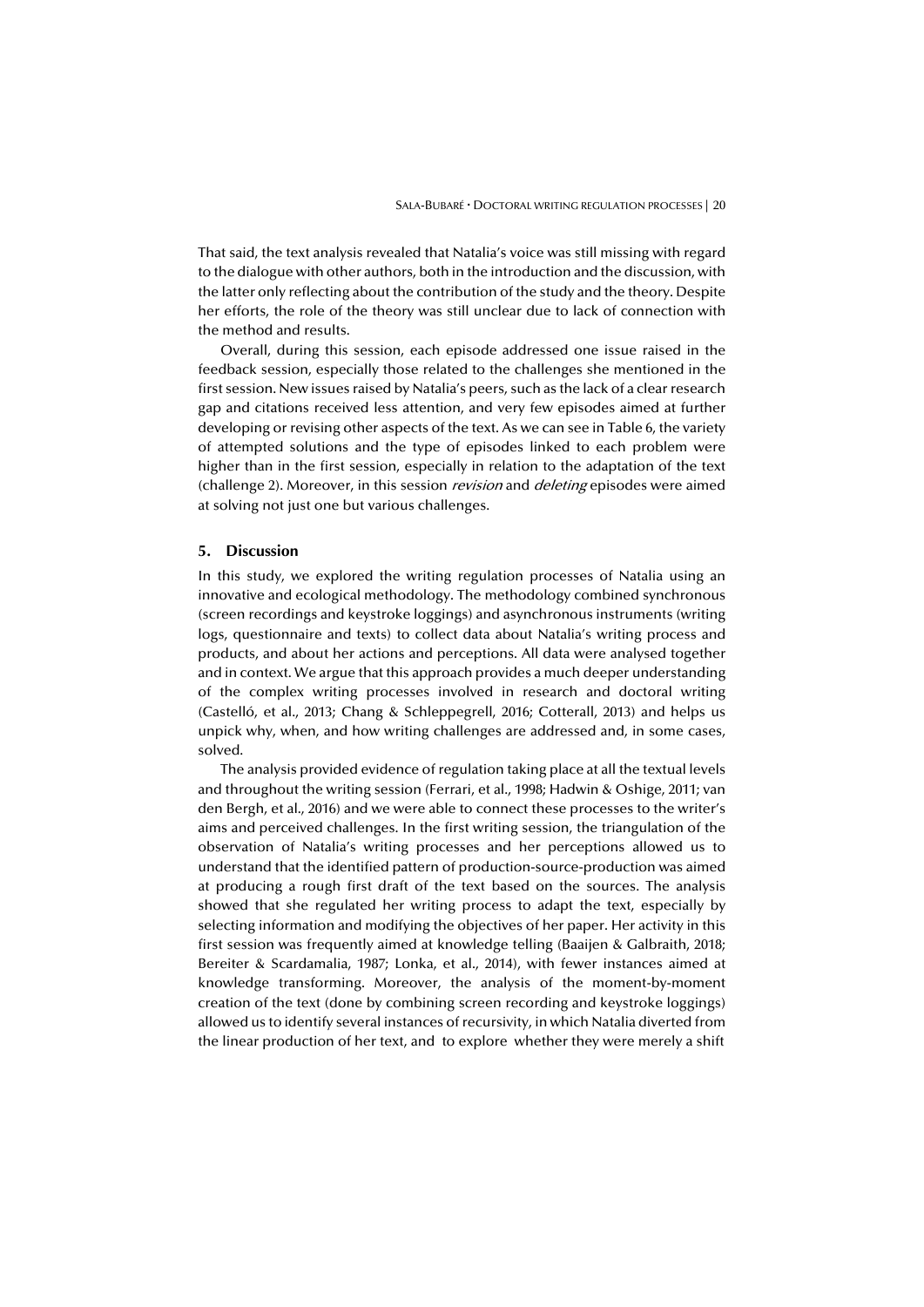|  |  |  | Table 6. Natalia's challenges in the second writing session and her attempts to solve them |
|--|--|--|--------------------------------------------------------------------------------------------|
|  |  |  |                                                                                            |

| Challenges              | Source        | Regulation episodes aimed at solving the          |
|-------------------------|---------------|---------------------------------------------------|
|                         |               | challenges                                        |
| Writing in her own      | Questionnai   | Deleting                                          |
| words.                  | re &          | Reducing description of the instrument.           |
|                         | Feedback      | Revision                                          |
|                         |               | Including first-person pronouns.                  |
|                         |               | Adding connectors to organize paragraphs.         |
| Adapting texts of her   | Log 1 &       | Deleting                                          |
| own to the concept      | Feedback      | Reducing the number of objectives.                |
| she had of the article. |               | Revision                                          |
|                         |               | Revising some of the existing objectives.         |
|                         |               | Adding the name of the theory in the title.       |
|                         |               | Recursive Reformulation of Intended Text (RRIT)   |
|                         |               | Rewriting the measures used in the study.         |
|                         |               | Production                                        |
|                         |               | Adding information about the theory               |
|                         |               | (contribution and relevant authors).              |
| Synthesising the        | Log 1 & 2 & 8 | Deleting                                          |
| information.            | Feedback      | Deleting information about the instruments and    |
|                         |               | the data collection procedure.                    |
| Writing in English.     | Log 1 & 2 & 8 | Editing                                           |
|                         | Feedback      | Proofreading the text.                            |
|                         |               | Revision                                          |
|                         |               | Revising the use of synonyms.                     |
| (10) Lack of clear gap. | Feedback      | Production                                        |
|                         |               | Adding a sentence about the lack of literature on |
|                         |               | the topic.                                        |
| (11) Justifying the     | Feedback      | Revision                                          |
| selection of the        |               | Moving the implications to the introduction to    |
| context and             |               | serving as a justification of the context.        |
| participants.           |               | Adding information about the reasons for the      |
|                         |               | selection.                                        |
| (12) Lack of necessary  | Feedback      | Revision                                          |
| citations.              |               | Adding citations in the introduction.             |
| Providing more          | Feedback      | Recursive Reformulation of Intended Text          |
| information about the   |               | Adding information about the analysis.            |
| analysis.               |               |                                                   |

of focus or were episodes related to a more global representation of the text (e.g., writing the results triggered the need to add information in the method). The fact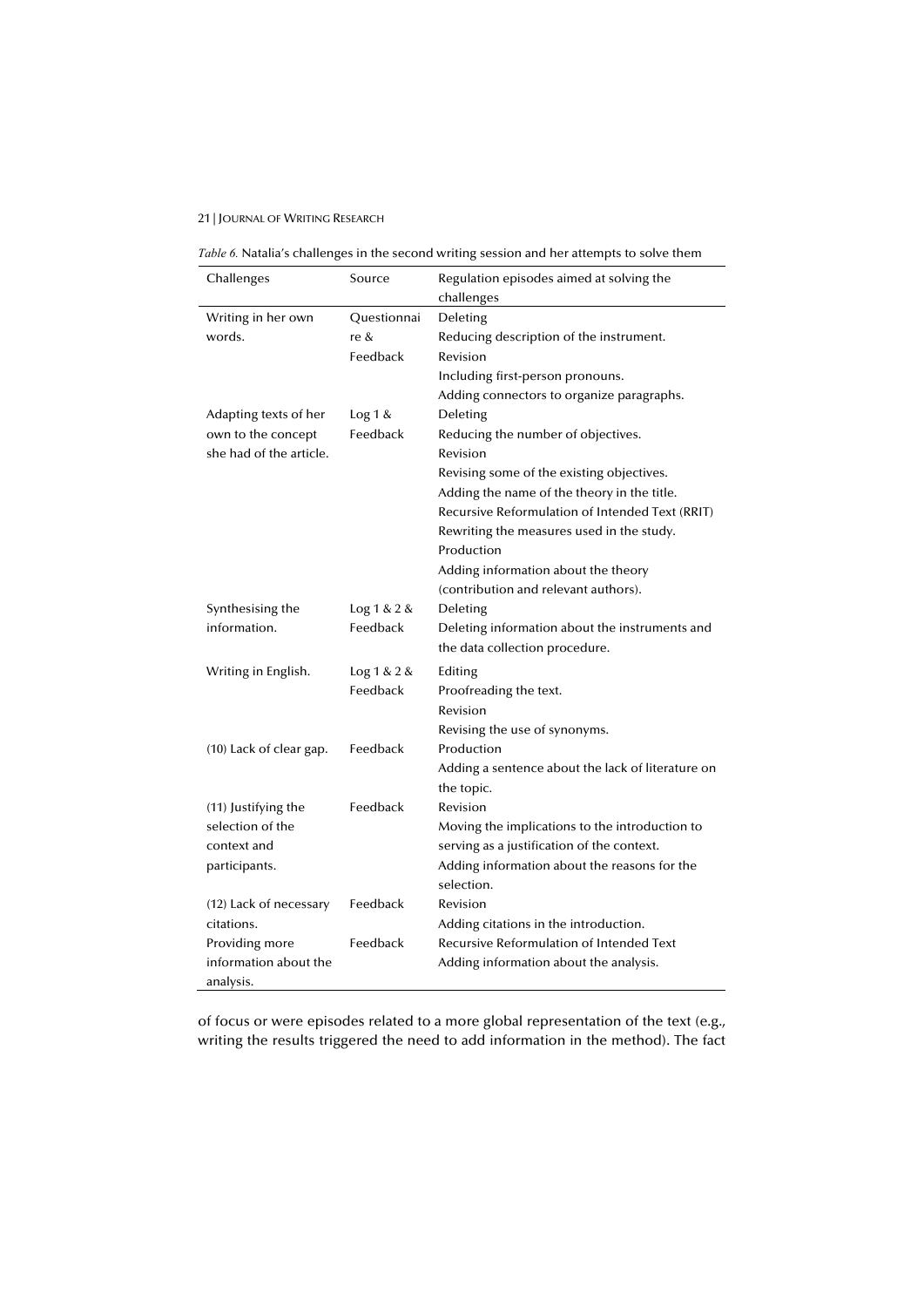that these instances mostly involved the objectives is also proof that Natalia's biggest challenge in this session was adapting previous texts to the new article.

The analysis also shed light on different patterns and processes between writing sessions. Data about the feedback together with Natalia's processes revealed a shift in her aims, which in turn implied changes in her regulation processes. Results showed that, in the second session, Natalia focused on addressing the feedback comments, rather than producing new text, as very few episodes were not directly related to the feedback. Thus, her writing regulation processes were aimed at specific objectives (e.g. feedback comments), in contrast to the ones she mentioned in the first session (e.g. adapting the new text). As a result, her regulation episodes were more easily traced and connected to the challenges she was addressing.

This effort to connect Natalia's writing behaviour to its focus revealed that in the second session, she regulated more and in a more flexible way compared to the first session. In contrast to the first session, in the second writing session the same type of episode (e.g. deleting) served to solve different challenges, and different types of episodes were aimed at solving one challenge. Interestingly, however, in this session we did not identify more instances of recursivity than in the first session, a characteristic that has been widely associated with regulation (Castelló, et al., 2013; Lonka, et al., 2014). These results indicate that recursivity might not exclusively be seen as changes among different parts of the text, but also as shifts among a diversity of writing regulation processes, such as production, revision and reading.

In sum, the design of this study focused on contrasting and complementing the observation of the student's processes and activities with the outcomes and, more importantly, with her perceptions about the challenges she faced. Accessing the writer's personal goals, rather than only the general goals connected to the characteristics and instructions of the task, as well as her anticipated and experienced challenges, was crucial to understanding her writing processes. This information not only helped us interpret the keystroke loggings and overcome the most common limitations of this method (Baaijen & Galbraith, 2018; Miller, Lindgren, & Sullivan, 2008); most importantly, it guided the interpretation of the episodes identified and the connections between the episodes, as well as the understanding of the process as a whole and the writer's strengths and weaknesses.

We were able to analyse Natalia's processes not by looking at quantitative measures, such as fluency or pause durations, but by exploring and understanding the regulation processes in the context of the challenges that she faced. Moreover, using the Regulation Episode (Iñesta & Castelló, 2012) as the unit of analysis allowed us to understand the evolution of the processes in relation to specific challenges and their attempted solutions, and to understand the relationships between episodes and their distribution through the session. This is particularly important as regulation is mainly a problem-solving process (Flower & Hayes, 1981; Hadwin & Oshige, 2011). In this sense, the method was useful to understand writing processes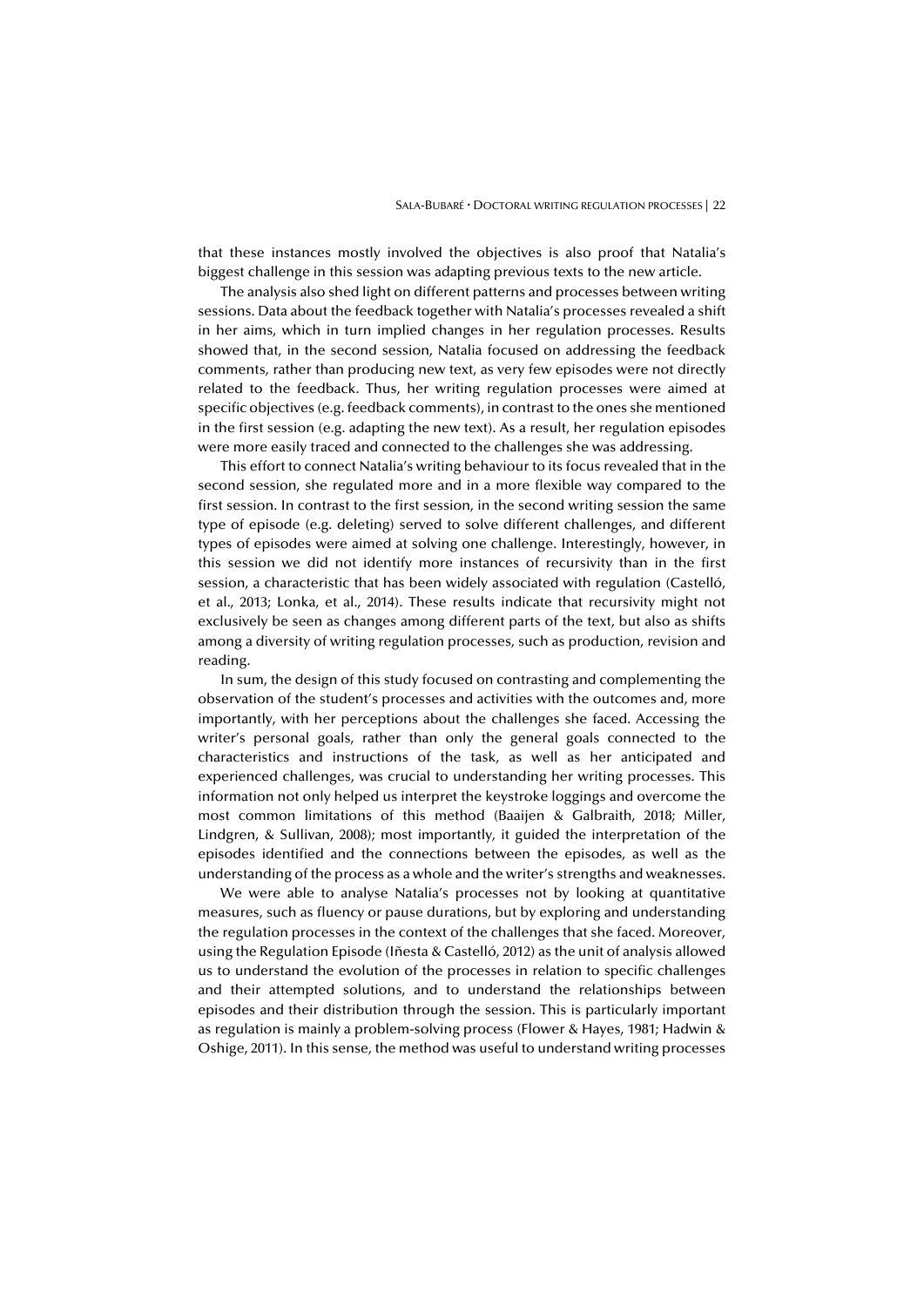oriented by broad objectives, such as those formulated by Natalia in the first session, as well as by the specific objectives guiding Natalia's second writing session.

However, while we always triangulated the observations with the participant's perceptions, it must be acknowledged that the relationship between challenges and processes was established by the researchers. Future studies could explore these issues and use the methodology presented here, in addition to stimulated recall interviews or retrospective think-aloud protocols, to gather more information about this relationship and participants' awareness of the decisions they made during the writing process.

Our study is a first attempt to explore doctoral students' writing regulation processes at a micro- and macro- level in ecological and authentic settings using synchronous and asynchronous data collection instruments. These methods and the analysis conducted, although laborious, showed how these processes can vary between and within writing sessions and could also be used to explore common patterns and variation among individuals in future studies. The method is designed to capture the unique and situated writing regulation processes. However, this indepth analysis of individual variation could also guide the identification of common patterns across writers and texts. The evidence of complex relationships between regulation processes, the evolution of drafts, feedback, and the writer's own challenges and aims can contribute to our understanding of complex writing situations, such as research writing, in ecological conditions.

Aside from theoretical and methodological implications, this study also may have pedagogical implications. The analysis revealed that feedback prompted changes in the writer's regulation processes, promoted a problem-solving approach and more flexible and frequent uses of regulation processes. This suggests that feedback can trigger changes not only in the text, as proposed by previous studies (Aitchison, et al., 2012; Castelló, et al., 2013), but also in writers' regulation processes (Cotos, et al., 2020; Negretti & Mežec, 2019). Writing instructors and doctoral supervisors might want to consider providing feedback at early stages of the writing process to stimulate students to better regulate their writing processes and improve their texts.

#### **Notes**

- 1. For a more detailed description of the workshop, see Castelló et al. (2013).
- 2. Participant is referred to by a pseudonym.
- 3. The information the participant provided in this instrument is presented here as it allows as to provide a much richer description of Natalia in regards to their approach to the writing task. The questionnaire was also used to identify challenges faced when writing research texts.
- 4. To facilitate the dynamics of the session, we asked the participant to respond the questionnaire after she finished to write their text, so the instructions of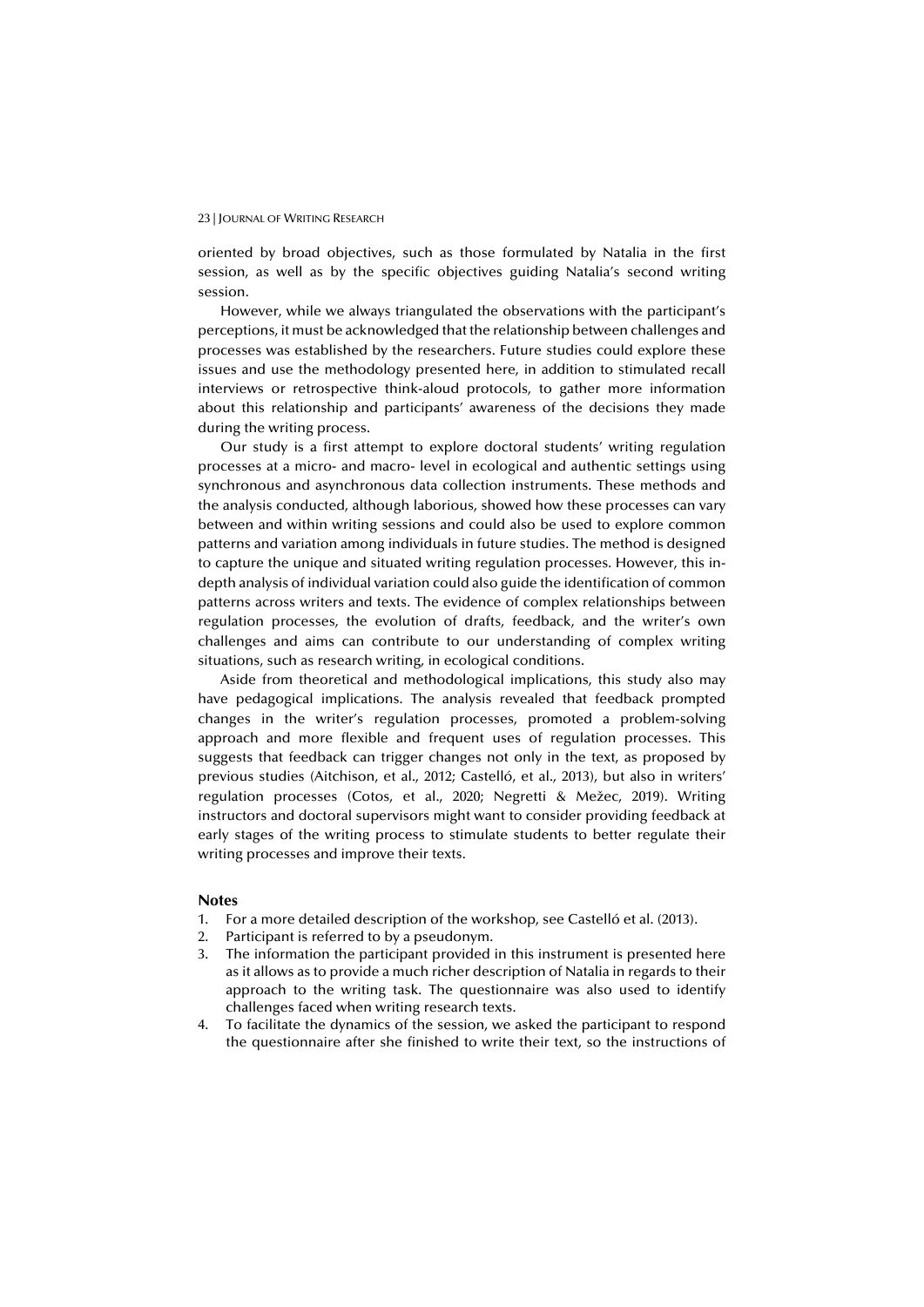the writing task and the use of the data collection tools would be done for all workshop participants at the same time right before starting to write. In this way participants could devote as much time as they needed to write the text and responding to the questionnaire without interruptions or delay in the instructions.

5. It must be noticed that, although she was the sole author of the extended abstracts, she was planning to write the RA the extended abstract referred to with her doctoral supervisor, hence the plural pronoun.

#### **Acknowledgements**

This work was supported by the Spanish Ministry of Education, Culture and Sports [grant number FPU13/06957]; and the European Erasmus+ Programme under the project 'Researcher Identity Development: Strengthening Science in Society Strategies' [grant number 2017-1-ES01-KA203-038303].

#### **References**

- Aitchison, C., Catterall, J., Ross, P., & Burgin, S. (2012). 'Tough love and tears': learning doctoral writing in the sciences. Higher Education Research & Development, 31, 435-447. http://doi.org/10.1080/07294360.2011.559195
- Baaijen, V. M., & Galbraith, D. (2018). Discovery through writing: Relationships with writing processes and text quality. *Cognition and Instruction, 36*(3), 199-223. https://doi.org/10.1080/07370008.2018.1456431
- Baaijen, V. M., Galbraith, D., & de Glopper, K. (2012). Keystroke analysis: Reflections on procedures and measures. Written Communication, 29(3), 246-277. http://doi.org/10.1177/0741088312451108
- Bereiter, C., & Scardamalia, M. (1987). The psychology of written composition. Hillsdale, NJ: Erlbaum.
- Caffarella, R. S., & Barnett, B. G. (2000). Teaching doctoral students to become scholarly writers: The importance of giving and receiving critiques. Studies in Higher Education, 25(1), 39-52. http://doi.org/10.1080/030750700116000
- Castelló, M., & Iñesta, A. (2012). Texts as artifacts-in activity: Developing authorial identity and academic voice in writing academic research papers. In M. Castelló & C. Donahue (eds.), University writing: Selves and texts in academic societies (pp. 179-200). Bingley, UK: Emerald Group Publishing Limited.
- Castelló, M., Iñesta, A., & Corcelles, M. (2013). Learning to Write a Research Article: Ph. D. Students' Transitions toward Disciplinary Writing Regulation. Research in the Teaching of English, 442-477.
- Chang, P., & Schleppegrell, M. (2016). Explicit Learning of Authorial Stance-taking by L2 Doctoral Students. Journal of Writing Research, 8(1), 49-80. https://doi.org/10.17239/jowr-2016.08.01.02
- Cotos, E., Huffman, S., & Link, S. (2020). Understanding graduate writers' interaction with and impact of the Research Writing Tutor during revision. Journal of Writing Research, 12(1), 187-232. https://doi.org/10.17239/jowr-2020.12.01.07
- Cotterall, S. (2013). More than just a brain: emotions and the doctoral experience. *Higher* Education Research & Development, 32, 174–187. http://dx.doi.org/10.1080/07294360.2012.680017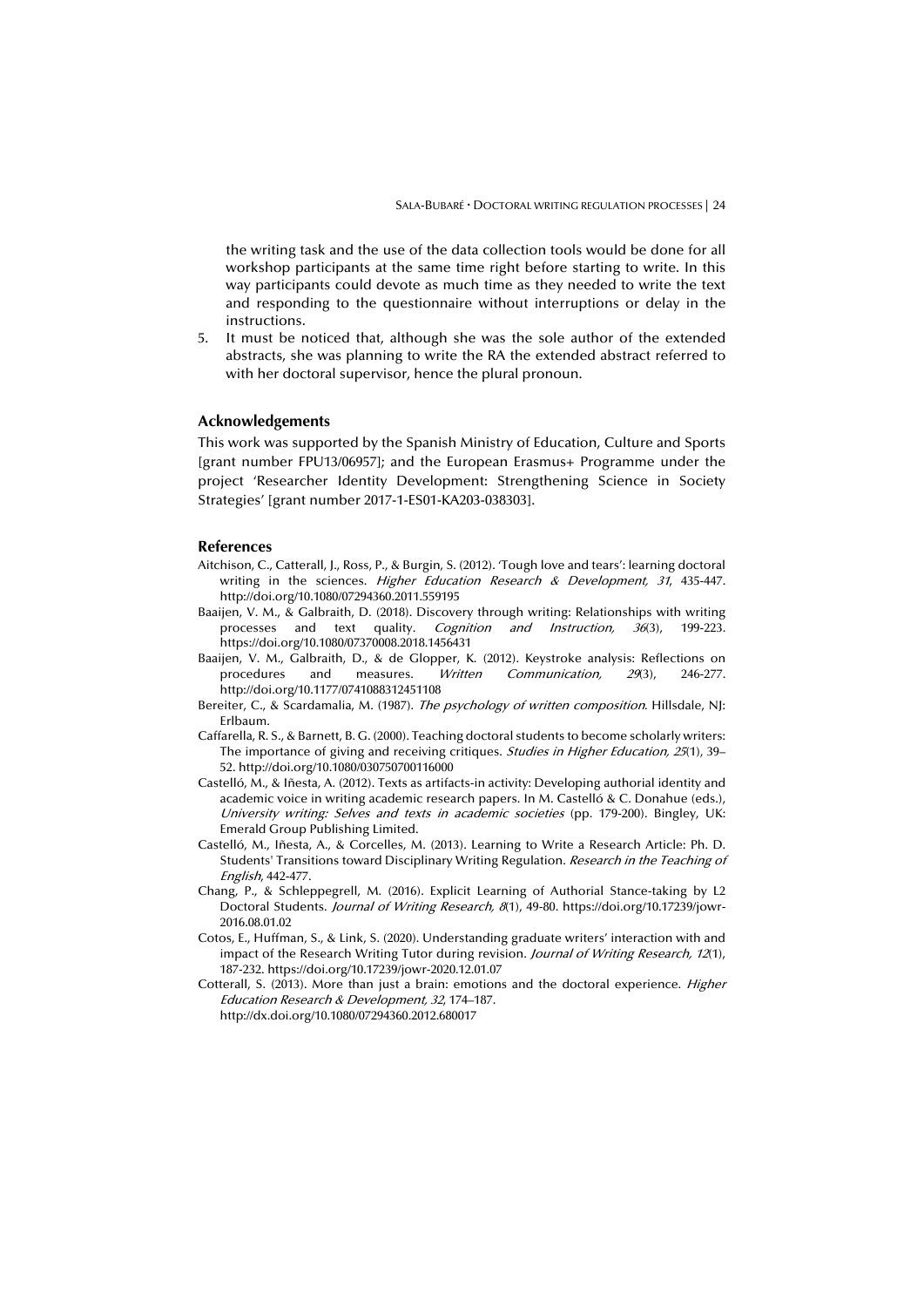- Dragsted, B., & Carl, M. (2013). Towards a classification of translation styles based on eyetracking and keylogging data. *Journal of Writing Research*, 5(1), 133-158. http://dx.doi.org/ 10.17239/jowr-2013.05.01.6
- Ferrari, M., Bouffard, T., & Rainville, L. (1998). What makes a good writer? Differences in good and poor writers' self-regulation of writing. Instructional science, 26(6), 473-488. http://doi.org/10.1023/A:1003202412203
- Flower, L., & Hayes, J. R. (1981). A cognitive process theory of writing. College composition and communication, 32(4), 365-387. https://doi.org/10.2307/356600
- Franklin, S. V., & Hermsen, L. M. (2014). Real-time capture of student reasoning while writing. Physical Review Special Topics - Physics Education Research, 10(2), 20121. http://doi.org/10.1103/PhysRevSTPER.10.020121
- Gnach, A., Wiesner, E., Bertschi-Kaufmann, A., & Perrin, D. (2007). Children's writing processes when using computers: Insights based on combining analyses of product and process. Research in Comparative and International Education, 2(1), 13-28. http://doi.org/10.2304/rcie.2007.2.1.13
- González-Ocampo, G., & Castelló, M. (2018). Writing in doctoral programs: examining supervisors' perspectives. Higher Education, 76(3), 387-401. https://doi.org/10.1007/s10734- 017-0214-1
- Hadwin, A., & Oshige, M. (2011). Self-regulation, coregulation, and socially shared regulation: Exploring perspectives of social in self-regulated learning theory. Teachers College Record, 113(2), 240-264.
- Hyland, K. (2016). Methods and methodologies in second language writing research. System, <sup>59</sup>, 116-125. https://doi.org/10.1016/j.system.2016.05.002
- Iñesta, A., & Castelló, M. (2012). Towards an integrative unit of analysis: Regulation Episodes in expert research article writing. In C. Bazerman, C. Dean, J. Early, K. Lunsford, P. Null, S.Rogers, & A. Stansell (Eds.), International Advances in Writing Research: Cultures, Places, Measures (pp. 421–448). Fort Collins, CO: WAC Clearinghouse.
- Leijten, M., & Van Waes, L. (2013). Keystroke logging in writing research: Using Inputlog to analyze and visualize writing processes. Written Communication,  $30(3)$ ,  $358-392$ . https://doi.org/10.1177/0741088313491692
- Lindgren, E., Knospe, Y., & Sullivan, K. P. (2019). Researching Writing with Observational Logging Tools from 2006 to the Present. In Lindgren, E., & Sullivan, K. P. H. (Eds.). Observing writing: Insights from keystroke logging and handwriting (pp. 1-29). Leiden, Netherlands: Brill Publishing.
- Lindgren, E., & Sullivan, K. P. H. (2006). Analysing on-line revision. In K. P. H. Sullivan & E. Lindgren (Eds.), Computer keystroke logging: Methods and applications (Vol. 18, pp. 157– 188). Oxford: Elsevier.
- Lindsay, S. (2015). What works for doctoral students in completing their thesis?. Teaching in Higher Education, 20(2), 183-196. https://doi.org/10.1080/13562517.2014.974025
- Lonka, K., Chow, A., Keskinen, J., Hakkarainen, K., Sandström, N., & Pyhältö, K. (2014). How to measure PhD. Students' conceptions of academic writing - and are they related to wellbeing? Journal of Writing Research, 5(3), 245–269. https://doi.org/10.17239/jowr-2014.05.03.1
- MacArthur, C. A., & Graham, S. (2016). Writing research from a cognitive perspective. In C.A. MacArthur, S. Graham, & J. Fitzgerald (Eds.), Handbook of writing research (pp. 24-40). New York: Guilford Press.
- Maher, D., Seaton, L., McMullen, C., Fitzgerald, T., Otsuji, E., & Lee, A. (2008). 'Becoming and being writers': the experiences of doctoral students in writing groups. Studies in Continuing Education, 30(3), 263-275. https://doi.org/10.1080/01580370802439870
- McAlpine, L., & Mitra, M. (2015). Becoming a scientist: PhD workplaces and other sites of learning. International Journal of Doctoral Studies, 10, 111-128. https://doi.org/10.28945/2112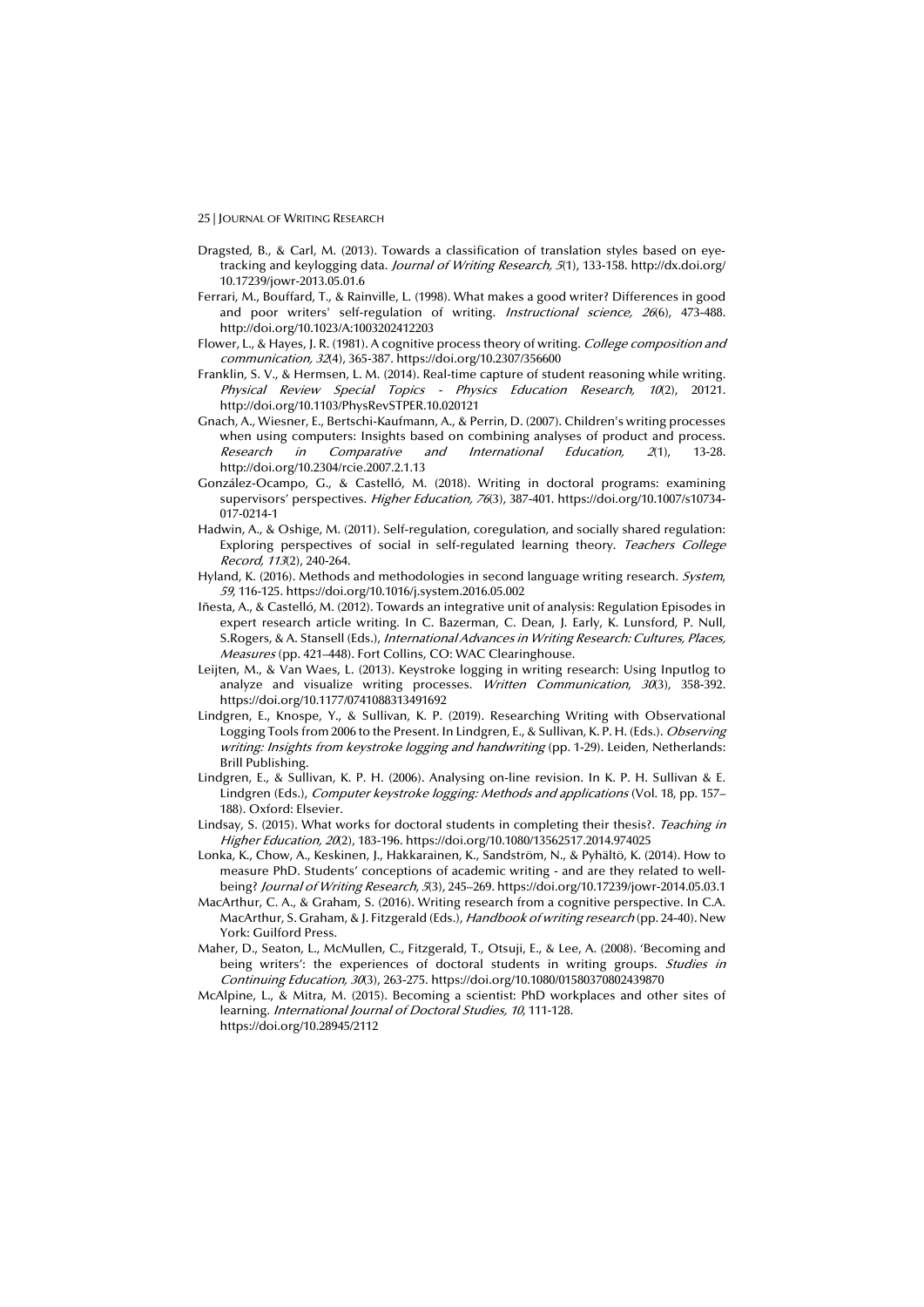- Miller, K. S., Lindgren, E., & Sullivan, K. P. (2008). The psycholinguistic dimension in second language writing: Opportunities for research and pedagogy using computer keystroke logging. Tesol Quarterly, 42(3), 433-454. https://doi.org/10.1002/j.1545-7249.2008.tb00140.x
- Miller, K. S. & Sullivan, K. P. H. (2006). Keystroke logging: an introduction. In G. Rijlaarsdam (Series Ed.) and K. P. H. Sullivan, & E. Lindgren. (Vol. Eds.), Studies in Writing, Vol. 18, Computer Keystroke Logging: Methods and Applications (pp. 1–9). Oxford: Elsevier.
- Murray, R. & Newton, M. (2009). Writing retreat as structured intervention: margin or mainstream?, Higher Education Research & Development, 28, 541-553. https://doi.org/10.1080/07294360903154126
- Negretti, R., & Mežek, Š. (2019). Participatory appropriation as a pathway to self-regulation in academic writing: The case of three BA essay writers in literature. *Journal of Writing* Research, 11(1), 1-40. https://doi.org/10.17239/jowr-2019.11.01.01
- Odena, O., & Burgess, H. (2017). How doctoral students and graduates describe facilitating experiences and strategies for their thesis writing learning process: A qualitative approach. Studies in Higher Education, 42(3), 572-590. https://doi.org/10.1080/03075079.2015.1063598
- Papen, U., & Thériault, V. (2018). Writing retreats as a milestone in the development of PhD students' sense of self as academic writers. Studies in Continuing Education, 40(2), 166-180. https://doi.org/10.1080/0158037X.2017.1396973
- Paré, A. (2011). Speaking of writing: Supervisory feedback and the dissertation. In L. McAlpine & C. Amundsen (Eds.), Doctoral education: Research-based strategies for doctoral students, supervisors and administrators (pp. 59–74). Dordrecht: Springer.
- Pedrazzini, A., Bautista, A., Scheuer, N., & Monereo, C. (2014). Review by (non) peers as an opportunity for learning: a case study on the editorial process of papers by junior researchers. Infancia y Aprendizaje, 37(4), 851-901.
- https://doi.org/10.1080/02103702.2014.977531
- Sala-Bubaré, A., & Castelló, M. (2018). Writing regulation processes in higher education: a review of two decades of empirical research. Reading and Writing, 31(4), 757-777. https://doi.org/10.1007/s11145-017-9808-3
- Simpson, Z. (2009). "Totally in the Zone": Using metaphor to 'glimpse' writer-identity, Education as Change, 13(1), 195-209. https://doi.org/10.1080/16823200902945028
- Sullivan, K. P., & Lindgren, E. (2006). Computer keystroke logging and writing: Methods and applications. Oxford: Elsevier.
- Swales, J. M., & Feak, C. B. (2004). Academic writing for graduate students: Essential tasks and skills (Vol. 1). Ann Arbor, MI: University of Michigan Press.
- TechSmith (n.d.). Snagit. Retrieved from http://www.snagit.com/
- van den Bergh, H., & Rijlaarsdam, G. (2001). Changes in cognitive activities during the writing process and relationships with text quality. Educational Psychology, 21(4), 373-385. https://doi.org/10.1080/01443410120090777
- van den Bergh, H., Rijlaarsdam, G., & van Steendam, E. (2016). Writing process theory: A functional dynamic approach. MacArthur, C. A., Graham, S., & Fitzgerald, J. (Eds.). Handbook of writing research (2nd ed.). New York: Guilford Press.
- Van Waes, L., Leijten, M., Mariën, P., & Engelborghs, S. (2017). Typing competencies in Alzheimer's disease: An exploration of copy tasks. Computers in Human Behavior, 73, 311-319. https://doi.org/10.1016/j.chb.2017.03.050
- Van Waes, L., & Schellens, P. J. (2003). Writing profiles: The effect of the writing mode on pausing and revision patterns of experienced writers. Journal of pragmatics, 35(6), 829-853. https://doi.org/10.1016/S0378-2166(02)00121-2
- Wengelin, Å., Torrance, M., Holmqvist, K., Simpson, S., Galbraith, D., Johansson, V., & Johansson, R. (2009). Combined eyetracking and keystroke-logging methods for studying cognitive processes in text production. Behavior research methods, 41(2), 337-351. https://doi.org/10.3758/BRM.41.2.337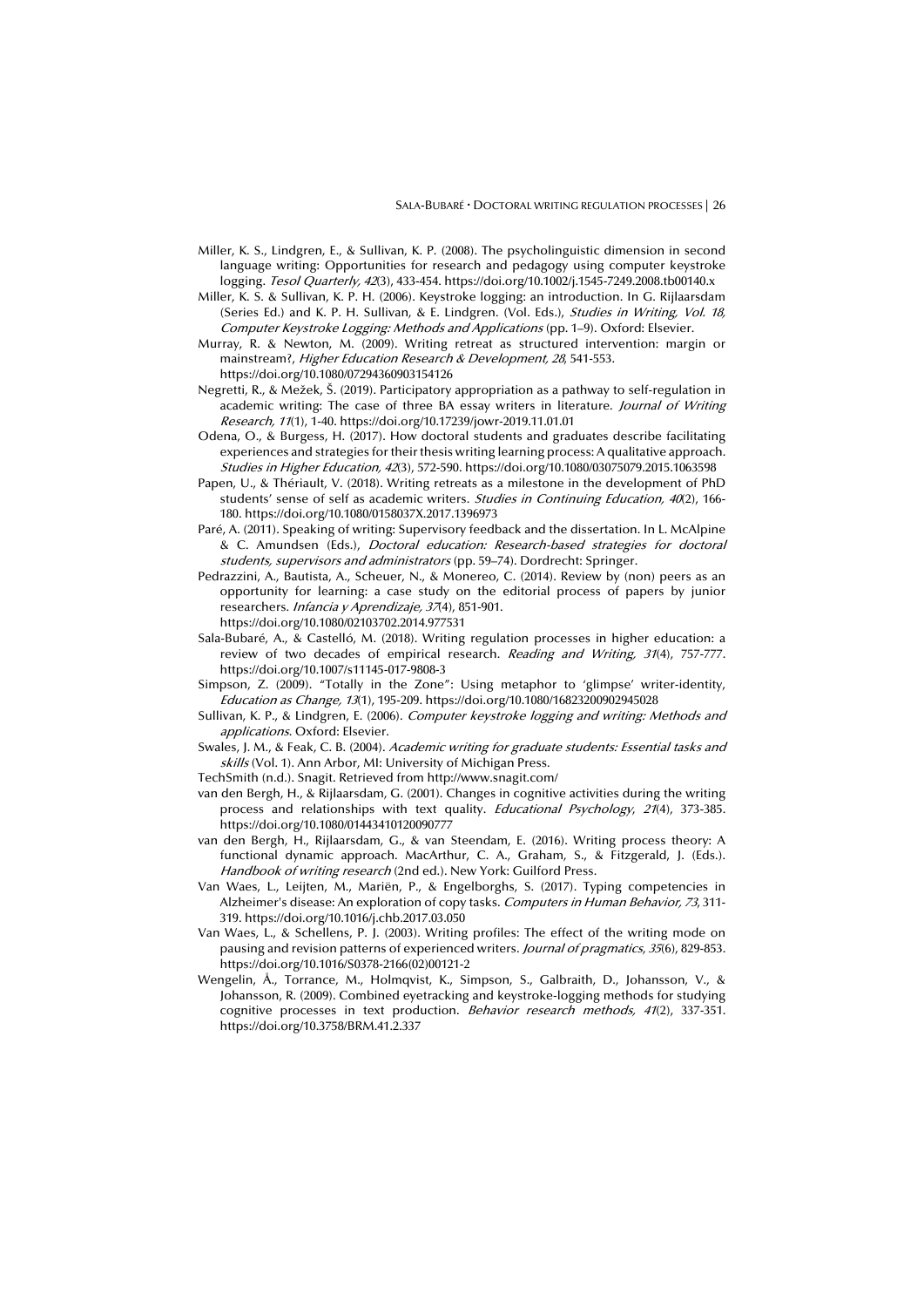Wisker, G. (2015). Developing doctoral authors: Engaging with theoretical perspectives through the literature review. Innovations in Education and Teaching International, 52(1), 64-74. https://doi.org/10.1080/14703297.2014.981841

Yin, R. K. (2003). Case study research design and methods (3rd ed.). Thousand Oaks, CA: Sage. Zanotto, M., Monereo, C., & Castelló, M. (2011). Estrategias de lectura y producción de textos académicos: Leer para evaluar un texto científico. Perfiles Educativos, 33(133), 10–29.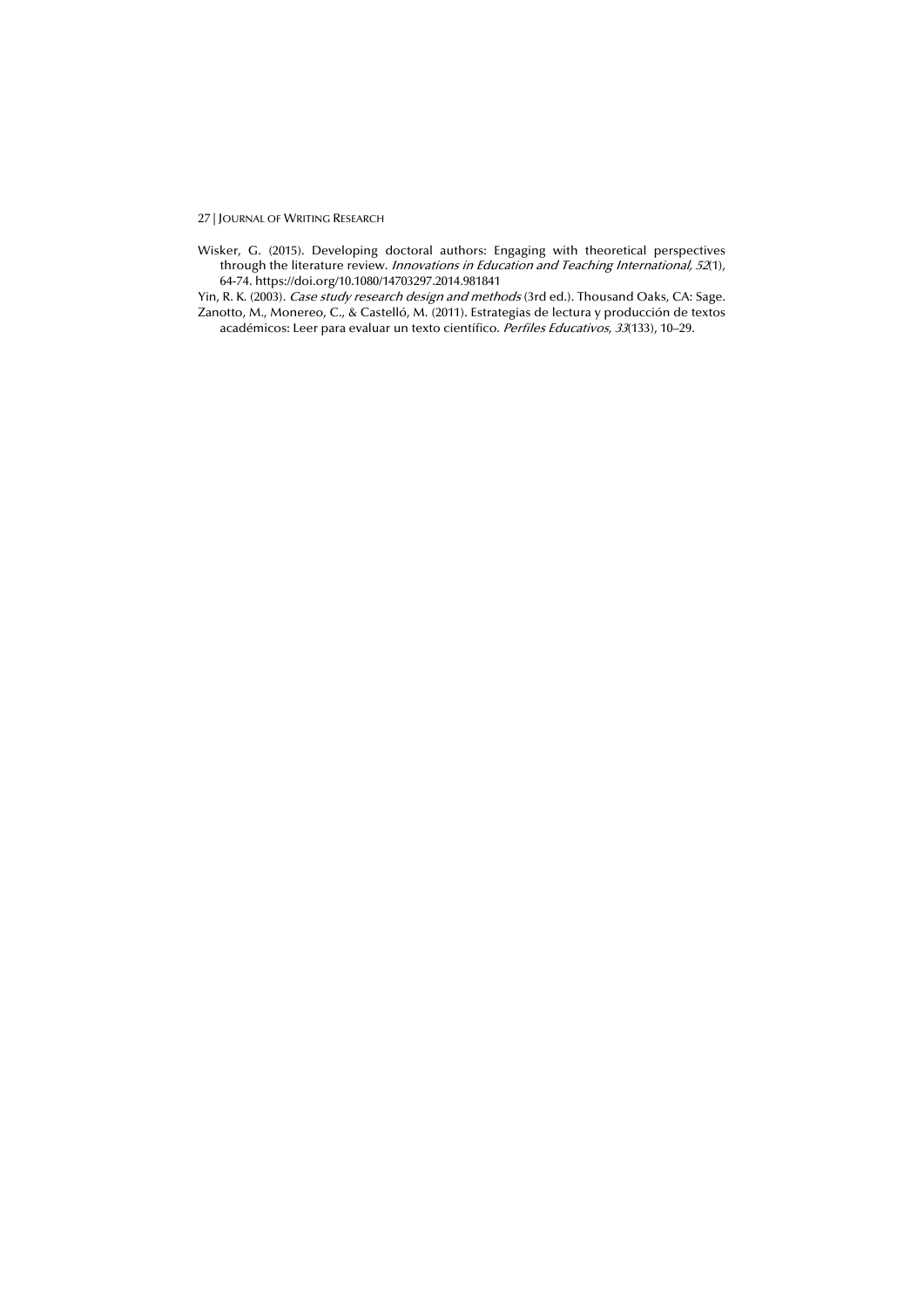#### **Appendix A: Writing articles: certainties and uncertainties**

Think about the key aspects in the way you face research writing, the certainties you have and the uncertainties that disturb you. The following questions can help you think about how you write. We ask you to reflect on all the questions but feel free to add anything else you deem appropriate.

- 1. Do you like writing? Is it easy and satisfactory for you or, on the contrary, it is a problem that often you don't know how to solve? Does this also happen when you write articles? Is writing a research article different from writing other texts? Why?
- 2. How do you see yourself as a writer? Try to define yourself with a metaphor.
- 3. If you had to use a metaphor to define what writing a research article is, what would you say?
- 4. What are the characteristics of a research article? What type of text does it resemble? Why?
- 5. What would you say are the characteristics of a good research articles writer?
- 6. What you written any research article? How did it go?
- 7. How do you feel when writing an article? What are the most frequent feelings?
- 8. What role writing plays in your research?
- 9. Do you see yourself as a research author? Why?
- 10. What are your motivations to write this article?
- 11. What are your expectations regarding this workshop?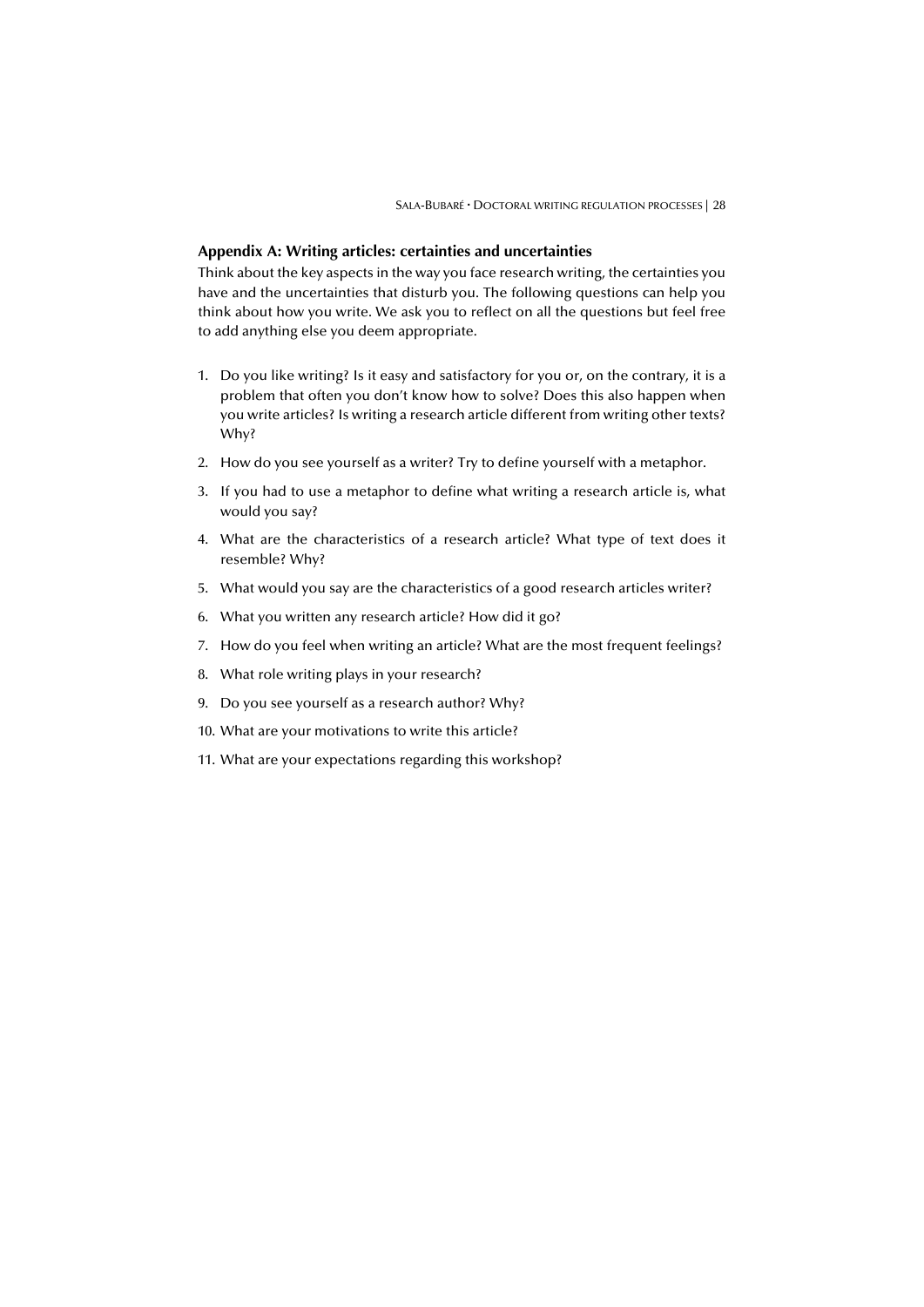## **Appendix B: Writing log**

Before starting:

- I hope the writing session will go/be…
- My objectives are...
- I will probably face problems in relation to…

After the session ended:

- The session went/was… (please explain briefly the process you followed)
- While I was writing, I felt... because...
- I face the following problems:

1. 2. 3. ... • To solve them I had to… (or I didn't solve them) 1. 2. 3. ... • I used the following resources (e.g. articles, websites, mail…) 1. 2. 3. ... • And I used them to… • Now I feel (satisfied/unsatisfied/nervous/happy...) with the result, because...